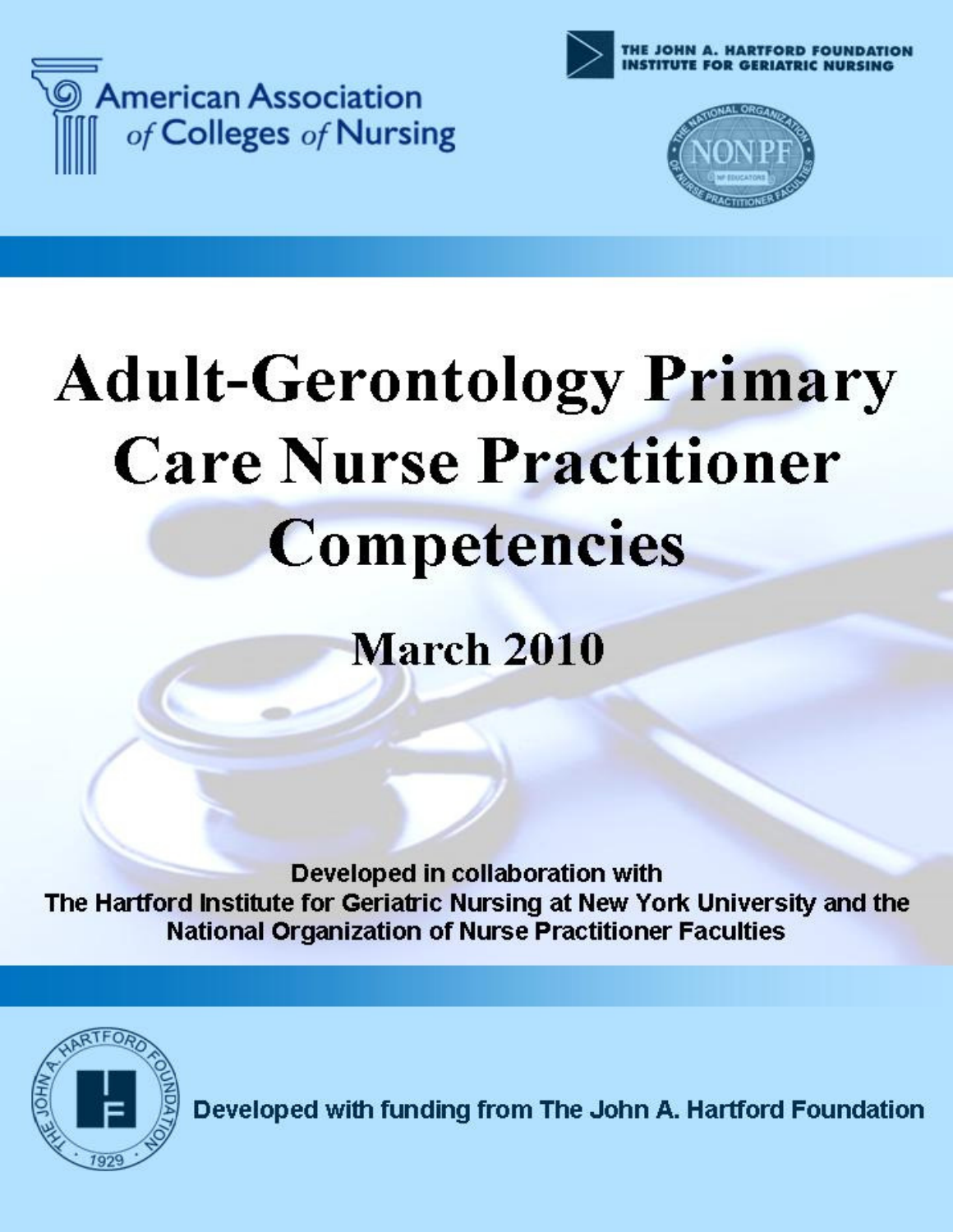This publication was developed with funding from the John A. Hartford Foundation.

Founded in 1929, the John A. Hartford Foundation is a committed champion of training, research and service system innovations that promote the health and independence of America 's older adults. Through its grantmaking, the Foundation seeks to strengthen the nation's capacity to provide effective, affordable care to this rapidly increasing older population by educating "aging-prepared" health professionals (physicians, nurses, social workers), and developing innovations that improve and better integrate health and supportive services. The Foundation was established by John A. Hartford. Mr. Hartford and his brother, George L. Hartford, both former chief executives of the Great Atlantic & Pacific Tea Company, left the bulk of their estates to the Foundation upon their deaths in the 1950s. Additional information about the Foundation and it programs is available on their Web site.

Copyright © 2010 by American Association of Colleges of Nursing All rights reserved. No part of this book may be reproduced in print, by photostatic means, or in any other manner, without the expressed written permission of both organizations.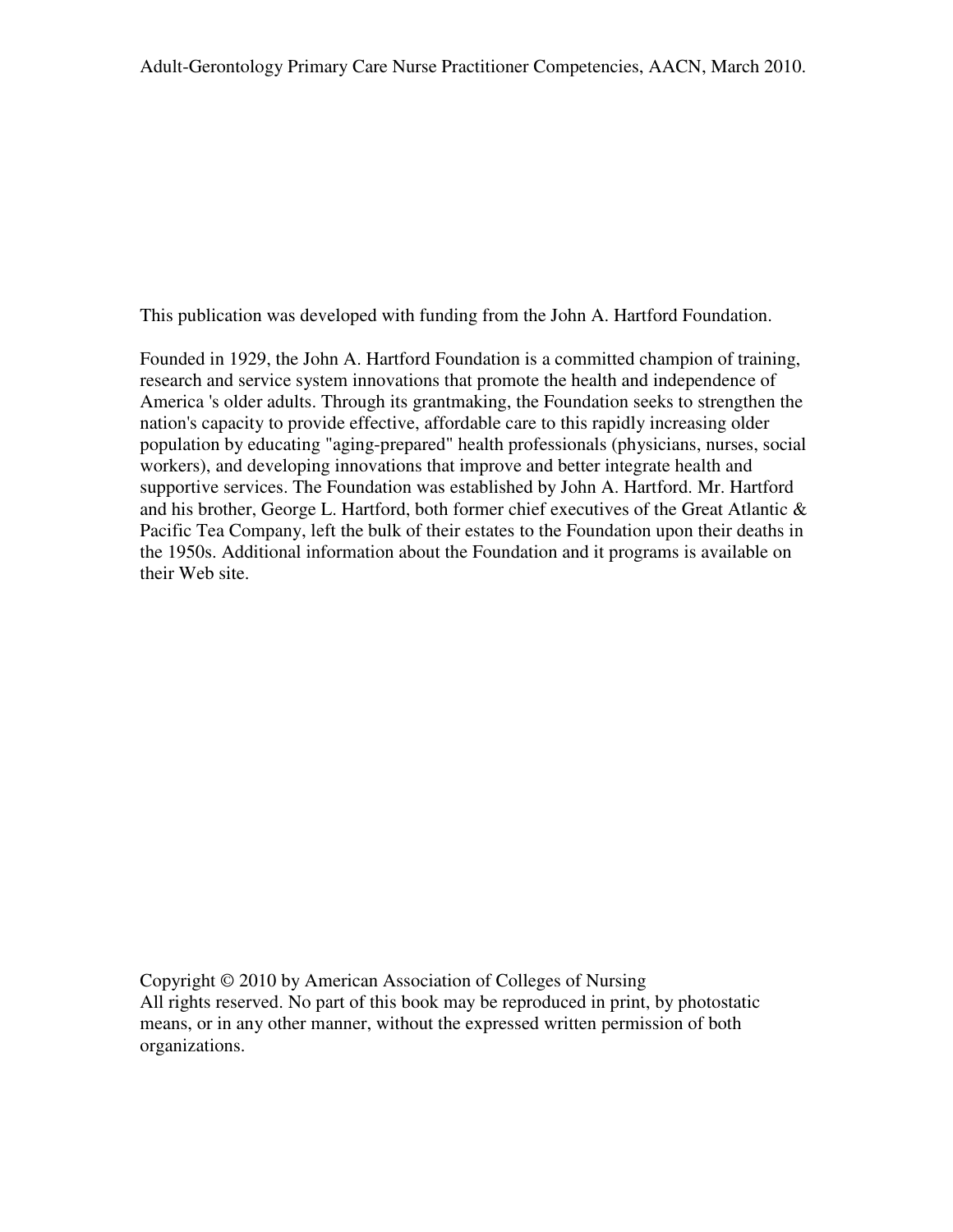Adult-Gerontology Primary Care Nurse Practitioner Competencies, AACN, March 2010.



# **ADULT-GERONTOLOGY PRIMARY CARE NURSE PRACTITIONER COMPETENCIES**

# **JUNE 2011**

AMERICAN ASSOCIATION OF COLLEGES OF NURSING One Dupont Circle, NW, Suite 530, Washington, DC 20036-1120 (202) 463-6930 Facsimile (202) 785-8320 www.aacn.nche.edu

Developed in collaboration with The Hartford Institute for Geriatric Nursing at New York University and the National Organization of Nurse Practitioner Faculties

THE HARTFORD INSTITUTE FOR GERIATRIC NURSING AT NEW YORK UNIVERSITY New York University, College of Nursing, 726 Broadway, 10th Floor, New York, NY 10003 (212) 998-5355 Facsimile (212) 995-4679 http://hartfordign.org/

NATIONAL ORGANIZATION OF NURSE PRACTITIONER FACULTIES 900 19th Street, NW, Ste. 200B, Washington, DC 20006 (202) 289-8044 Facsimile (202) 384-1444 www.nonpf.com



**Developed with funding from The John A. Hartford Foundation**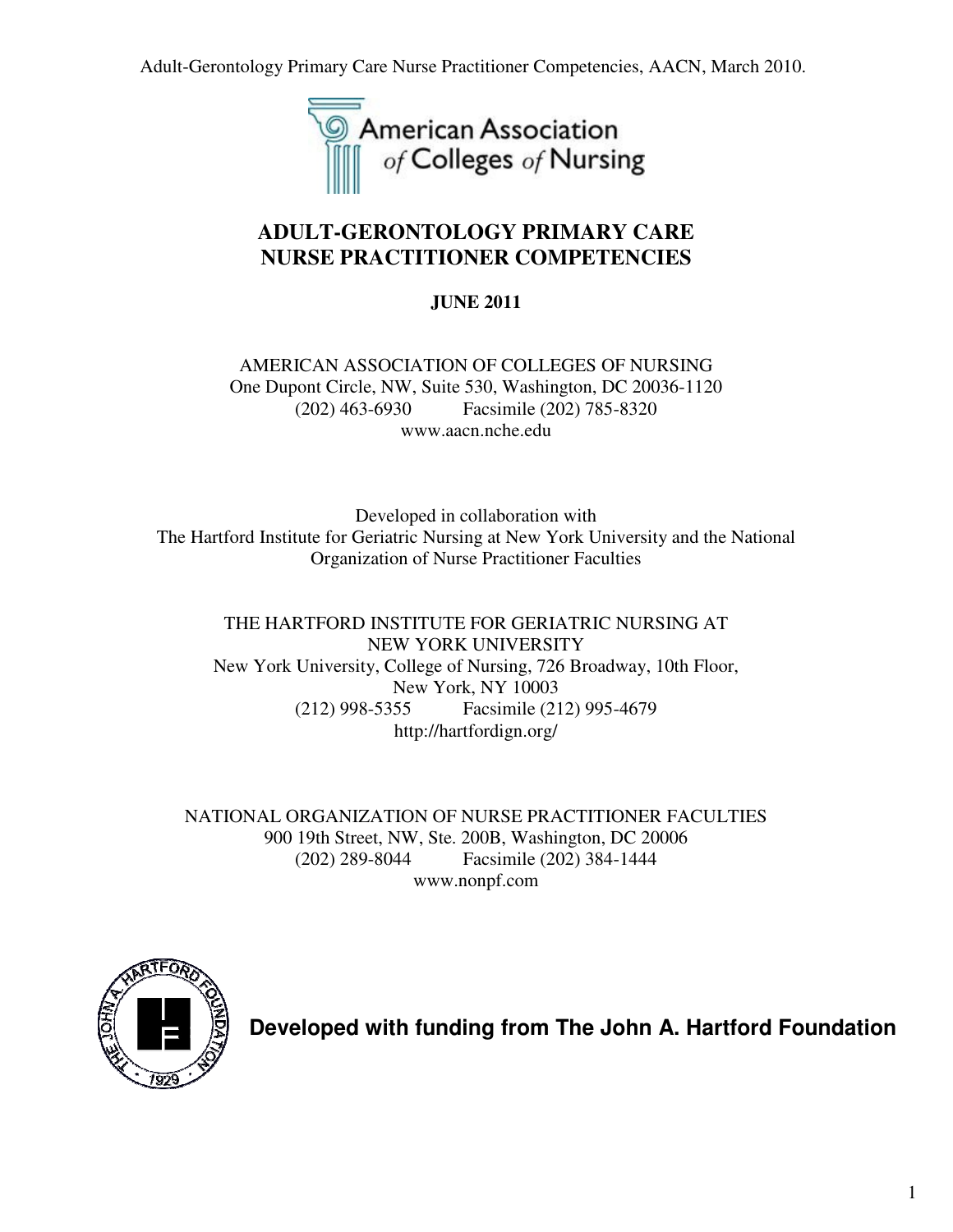## **EXPERT PANEL FOR ADULT-GERONTOLOGY NURSE PRACTITIONER COMPETENCIES**

#### **Co-Facilitators**

Joan M. Stanley, PhD, RN, CRNP, FAAN American Association of Colleges of Nursing

M. Katherine Crabtree, DNSc, RN, FAAN, APN-BC National Organization of Nurse Practitioner Faculties

### **Panel Members**

#### Organizational Representatives

Carolyn Auerhahn, EdD, ANP, GNP-BC, FAANP NYU Hartford Institute (Co-Project Investigator)

Pamela Z. Cacchione, PhD, APRN, BC GNP Centers of Geriatric Nursing Excellence

Nancy Chornick, PhD, RN, CAE National Council of State Boards of Nursing, APRN Panel

Karen Devereaux Melillo, PhD, APRN, BC, FAANP Hartford Geropsychiatric Nursing Collaborative

Evelyn G. Duffy DNP, GNP/ANP-BC, FAANP Gerontological Advanced Practice Nurses Association

> Karen Macdonald, MS, FNP-BC American Nurses Credentialing Center

Mathy Mezey, EdD, RN, FAAN NYU Hartford Institute (Co-Project Investigator)

Diane J. Mick PhD, RN, GNP, FNAP American Association of Critical Care Nurses Certification Corporation

> Elizabeth Miller, RN, MSN, MBA, CRNP Genesis Health Care

Susan Mullaney, MS, APRN, GNP-BC Evercare/United Health Care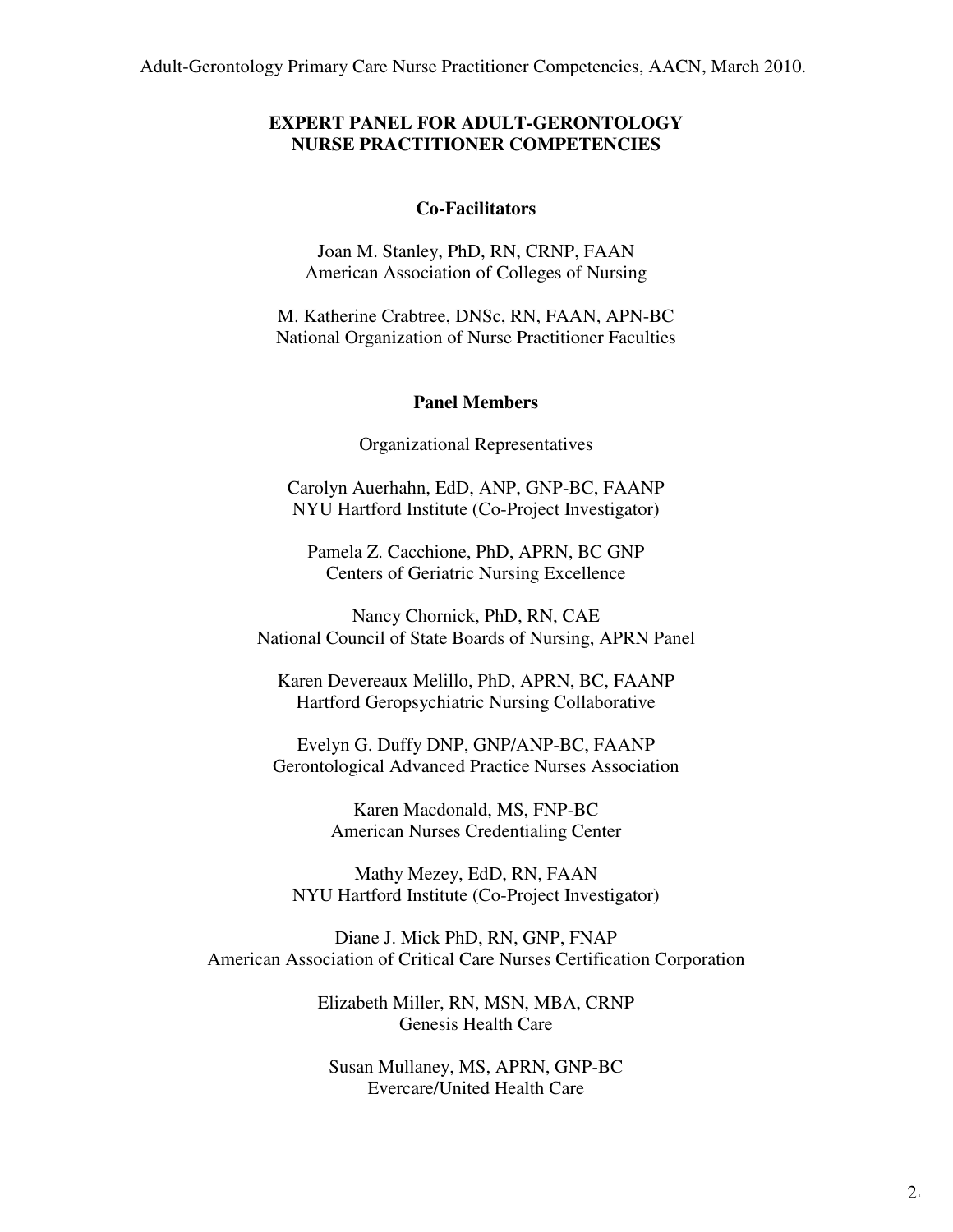### Adult-Gerontology Primary Care Nurse Practitioner Competencies, AACN, March 2010.

Eileen Sullivan Marx, PhD, CRNP, FAAN, RN American Academy of Nursing, Expert Panel on Aging:

Jan Towers, PhD, NP-C, CRNP, FAAN, FAANP American Academy of Nurse Practitioners Certification Program

At-large Panel Members: Laurie Dodge Wilson MSN, RN, GNP-BC, ANP-BC American Association of Colleges of Nursing

Laurie Kennedy-Malone, PhD, GNP- BC University of North Carolina at Greensboro

Barbara Resnick, PhD, CRNP, FAAN, FAANP University of Maryland-Baltimore

Julie Stanik–Hutt PhD, ACNP-BC, CCNS, FAAN Johns Hopkins University School of Nursing

Gail Turner, MSN, ACNP-BC Health First Medical Associates, McKeesport, PA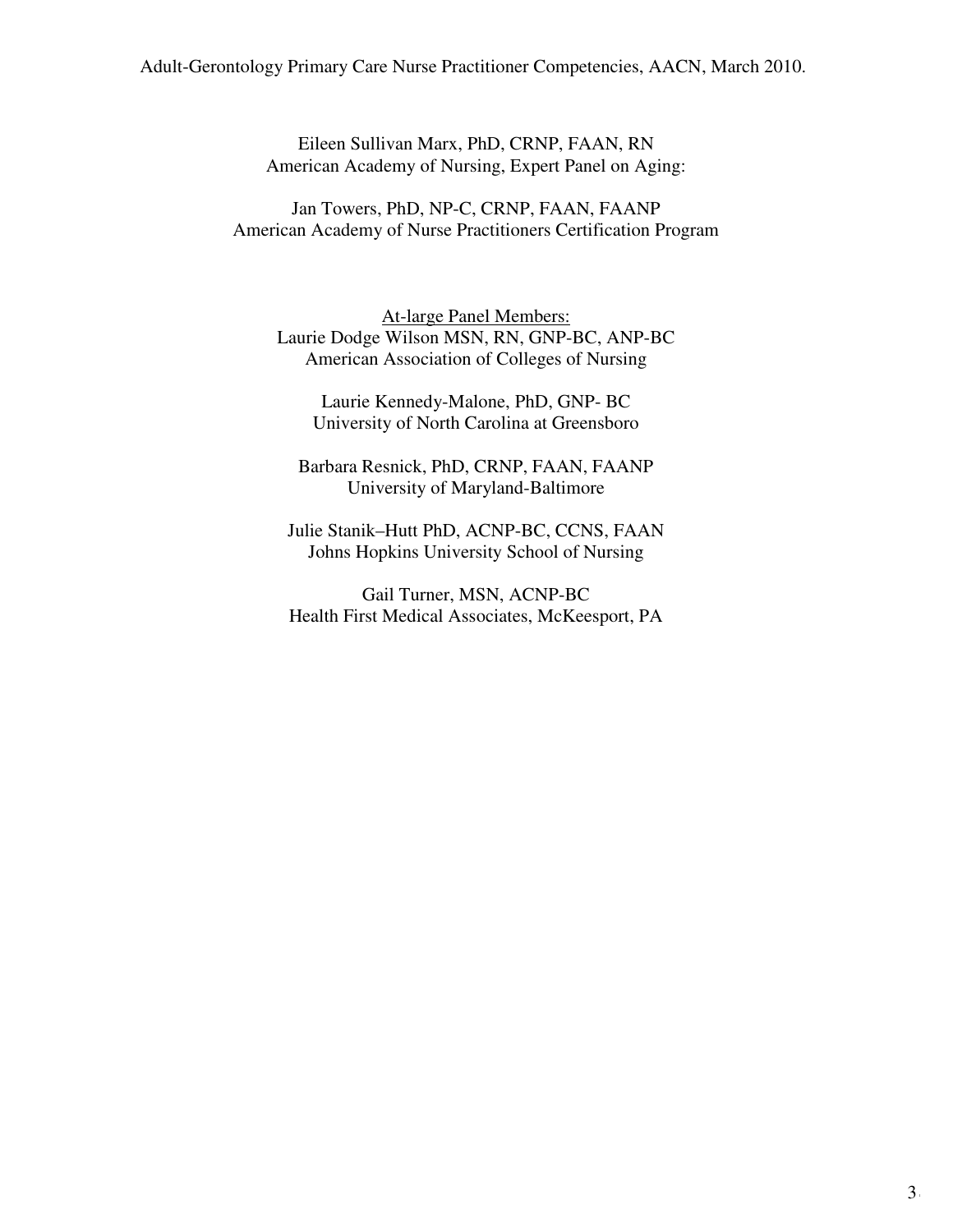#### **VALIDATION PANEL**

Organizations Participating in Validation Panel American Academy of Nurse Practitioners American Association of Critical Care Nurses American College of Nurse Practitioners American Nurses Association Association of Women's Health, Obstetric and Neonatal Nurses Building Academic Geriatric Nursing Capacity Commission on Collegiate Nursing Education Evercare/United Healthcare Genesis HealthCare Gerontological Advanced Practice Nurses Association Hospice and Palliative Nurses Association National League for Nursing Accrediting Commission Oncology Nursing Society Veterans Affairs San Diego Healthcare System Veterans Affairs Greater Los Angeles Healthcare System

> Schools Participating in Validation Panel Arizona State University Boston College California State University-Long Beach College of Mount Saint Vincent Emory University Florida Atlantic University Hunter College James Madison University Johns Hopkins University La Salle University Lewis University Long Island University, Brooklyn Campus Madonna University Marian University Medical University of South Carolina MGH Institute of Health Professions Monmouth University Northeastern University Oakland University Rush University St. Catherine University Southeastern Louisiana University The George Washington University The Sage Colleges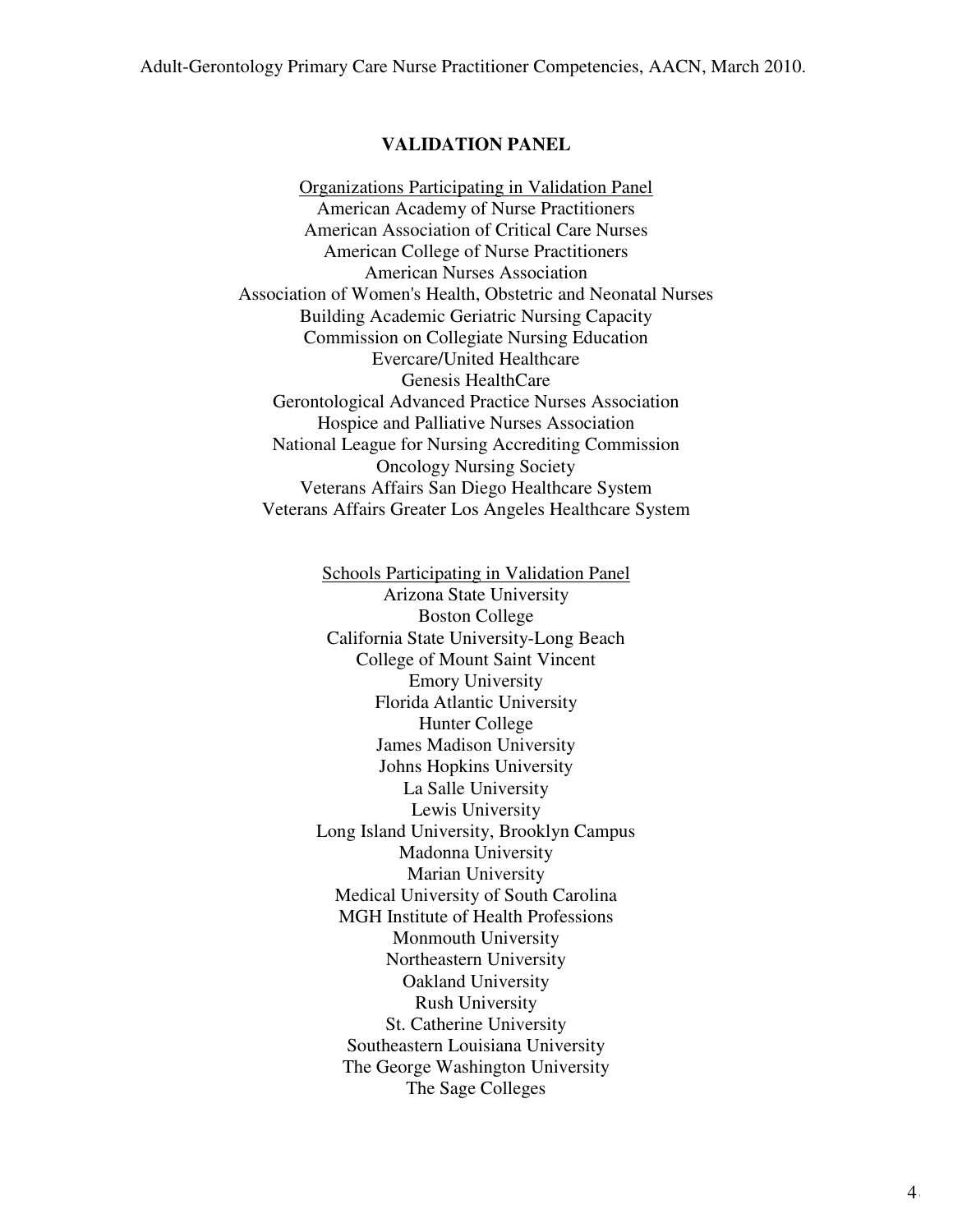University of Alabama-Birmingham University of California-Los Angeles University of California-San Francisco University of Central Florida University of Illinois-Chicago University of Kansas University of Louisville University of Maryland University of Massachusetts-Lowell University of Medicine and Dentistry of NJ University of Miami University of Michigan University of Michigan-Flint University of Minnesota University of Mississippi Medical Center University of Missouri-Kansas City University of Nebraska Medical Center University of North Carolina-Greensboro University of Oklahoma University of Pennsylvania University of Pittsburgh University of Rochester University of Saint Francis University of San Diego University of South Alabama University of Tampa University of Texas-Arlington University of Texas Health Science Center-Houston University of Texas Health Science Center-San Antonio University of Vermont University of Washington Yale University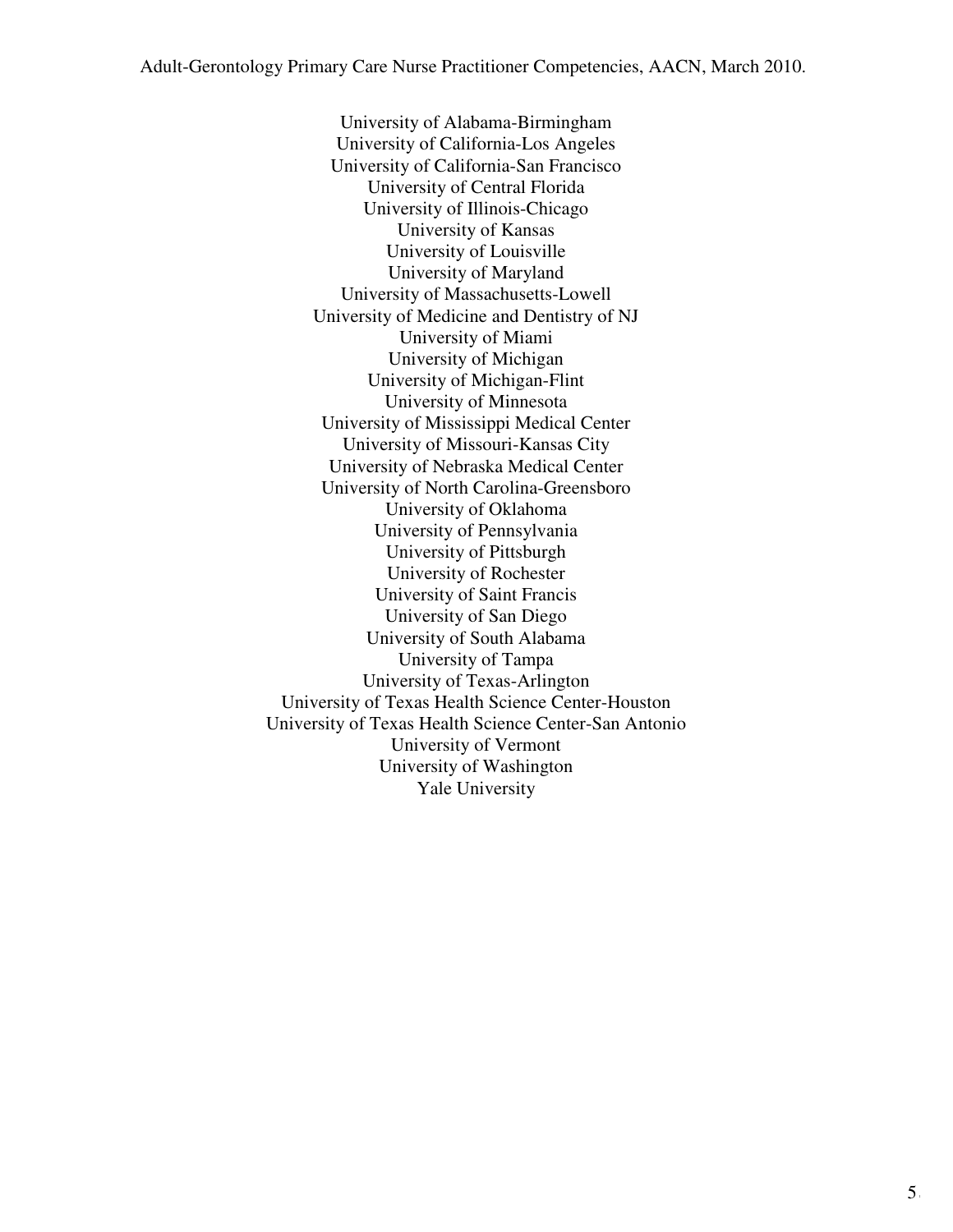# **ENDORSEMENTS**

The organizations listed below have endorsed the Adult-Gerontology Primary Care Nurse Practitioner Competencies. Endorsement is defined as a *philosophical agreement with the intent and content* of the competencies found on pages 14- 26.

(The endorsement process is ongoing; endorsing organizations are listed in the electronic document which can be accessed at

http://www.aacn.nche.edu/Education/curriculum/adultgeroprimcareNPcomp.pdf)

American Academy of Nurse Practitioners Certification Program (AANPCP) American Association of Colleges of Nursing (AACN) American Association of Critical-Care Nurses (AACN) American Nurses Credentialing Center (ANCC) Commission on Collegiate Nursing Education (CCNE) Gerontological Advanced Practice Nurses Association (GAPNA) National Organization of Nurse Practitioner Faculties (NONPF)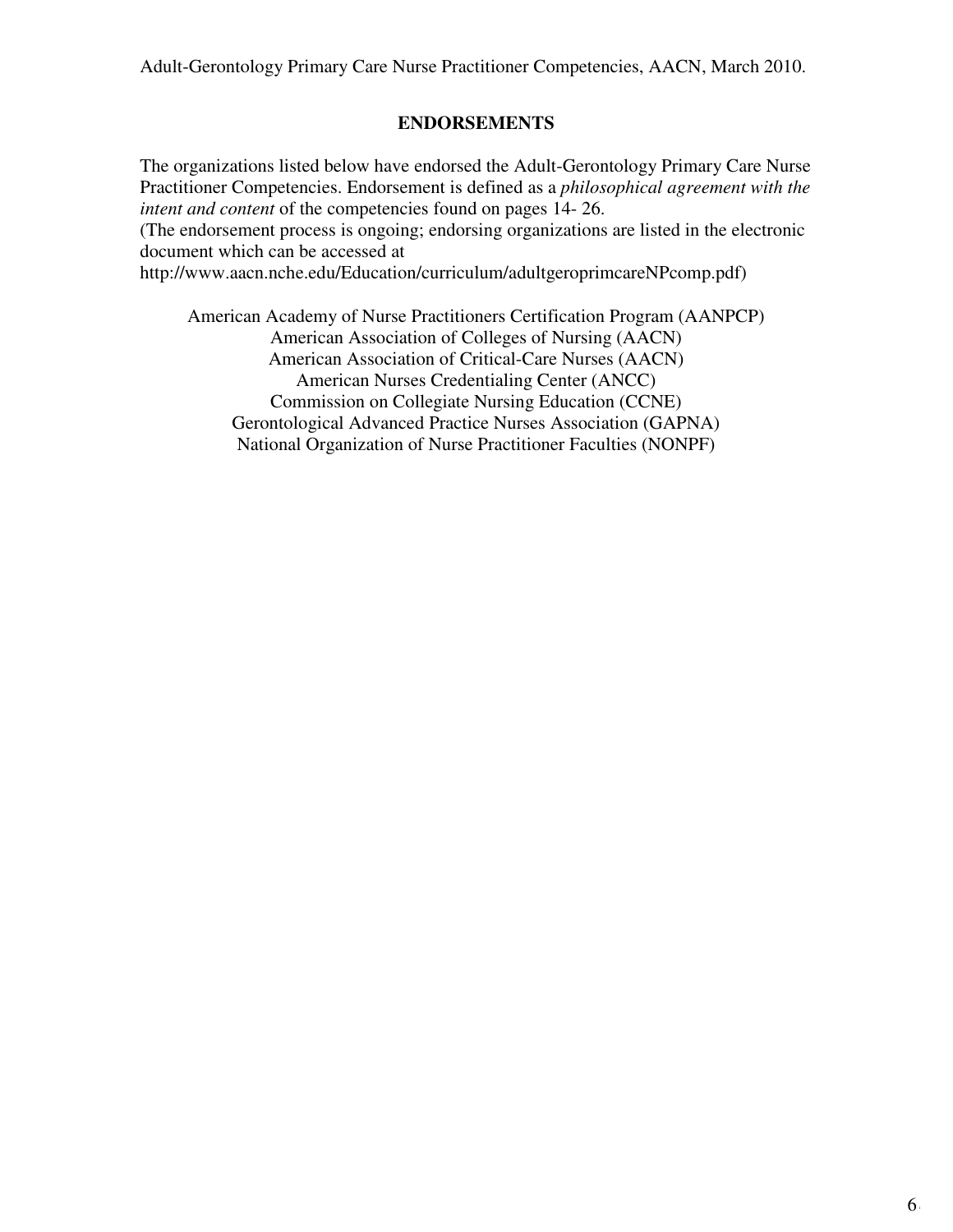# Project Overview

The Adult-Gerontology Primary Care Nurse Practitioner (NP) Competencies reflect the work of a national Expert Panel, representing the array of both adult and gerontology nurse practitioners in acute and primary care, education, and practice. In collaboration with colleagues from the Hartford Institute for Geriatric Nursing at New York University and the National Organization of Nurse Practitioner Faculties (NONPF), the American Association of Colleges of Nursing (AACN) facilitated the process to develop these consensus-based competencies, including the work of the national Expert Panel and the external validation process. The process used for this project models that used previously for the development of a number of nationally recognized nursing competencies, including the *Nurse Practitioner Primary Care Competencies in Specialty Areas: Adult, Family, Gerontological, Pediatric, and Women's Health (2002)*.

The National Organization of Nurse Practitioner Faculties (NONPF) accepted the invitation to co-facilitate the Expert Panel and appointed Dr. Katherine Crabtree (Oregon Health & Science University) to serve as their representative and co-facilitator. The national consensus-building process to develop these national consensus-based competencies for the Adult-Gerontology Primary Care Nurse Practitioner was jointly facilitated by Drs. Joan Stanley, AACN, and Katherine Crabtree, NONPF.

The Expert Panel included representatives of nine national nursing organizations whose foci include nurse practitioner education, adult and gerontology nurse practitioner practice, acute care and primary care nurse practitioner education and practice, and gerontology advanced practice nurses. In addition, the Expert Panel included five individuals who represented adult, gerontology, and acute care nurse practitioner education and practice, and representatives of two national healthcare organizations that primarily focus on the care of older adults.

The Expert Panel convened for the first time via conference call December 12, 2008, and then in person in February 2009 in Washington, D.C. at the offices of the American Association of Colleges of Nursing (AACN). During this meeting, the panel reviewed relevant documents including nationally recognized core nurse practitioner competencies and adult, gerontology, and acute care nurse practitioner competencies. The John A. Hartford Foundation (JAHF) Gero-Psychiatric Nursing Collaborative recommendations for enhancements to nurse practitioner education related to care of older adults also were reviewed. The Expert Panel confirmed that the Adult-Gerontology competencies would build on the graduate and APRN core competencies delineated in the AACN (2006) *Essentials of Doctoral Education for Advanced Nursing Practice* and the AACN (1996) *Essentials of Master's Education for Advanced Practice Nursing* and on the NONPF (2006) core competencies for all nurse practitioners. The Panel also agreed that the framework to be used for the Adult-Gerontology Primary Care Nurse Practitioner Competencies would reflect that of the NONPF Nurse Practitioner Core Competencies. The documents reviewed by the Expert Panel are listed in Appendix A.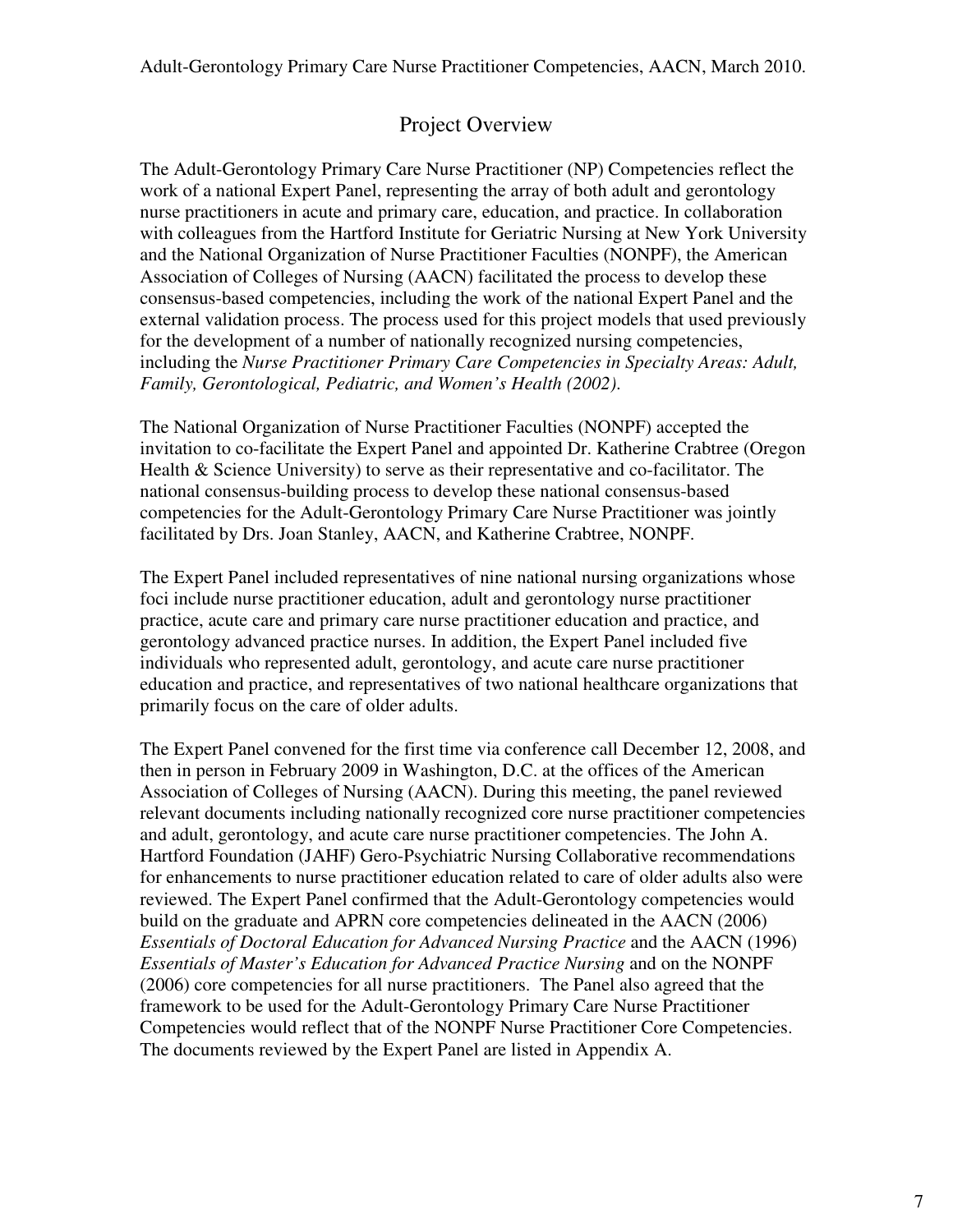After the initial in-person meeting, the panel met electronically and by conference call to review and discuss the competencies. By late summer 2009, the panel reached consensus on the draft competencies and completed phase one of the competency development process. AACN then solicited nominations from national nursing, consumer and healthcare organizations for individuals to serve on the external validation panel. Phase II, the validation process, was conducted in September and October, 2009.

The Validation Panel included 40 individuals identified as having expertise relative to adult or gerontology education or practice who had not served on the Expert Panel. In addition, all adult and gerontology nurse practitioner education programs were invited to participate in the validation process, which included a total of 216 programs at 170 schools. Organizations were asked to identify individuals who had experience in one or more of the following areas related to issues surrounding the NP role or scope of practice:

- delivery of adult or gerontology health care;
- education of adult or gerontology nurse practitioners;
- credentialing of nurse practitioners;
- licensing of advanced practice registered nurses (APRNs);
- accreditation of graduate nursing education programs; or
- employment of adult or gerontology nurse practitioners.

The validation tool developed originally by AACN and NONPF as part of the Health Resources and Services Administration (HRSA) -funded nurse practitioner primary care competencies project (2002) was adapted to a SurveyMonkey online format. The Validation Panel was asked to systematically review each adult-gerontology competency for relevance (is the competency necessary?) and specificity (is the competency stated specifically and clearly? If not, provide suggested revisions.) The Validation Panel also was asked to provide comment on the comprehensiveness of the competencies (is there any aspect of adult-gerontology NP knowledge, skill, or practice missing?).

The validation process demonstrated overwhelming consensus for the competencies and provided valuable feedback for additional refinement. The Expert Panel met in person for a second time in January 2010 in Washington, D.C. to review the validation results, revise the competencies as needed, and produce the final set of 92 competencies delineated in this document. The process yielded no deletions of entire competencies; however, based on the feedback from the Validation Panel, 84% of the competencies underwent revision to enhance specificity and 7 competencies were added. The Expert Panel also made recommendations regarding clinical expectations for adult-gerontology nurse practitioner programs.

The final set of Adult-Gerontology Primary Care NP competencies will be disseminated widely including to all the national nursing organizations participating in either of the two phases of the project and to all graduate schools of nursing. Endorsement of the Adult-Gerontology Primary Care NP Competencies will be sought from national nursing organizations. The endorsement process will remain fluid and names of endorsing organizations will be added to the electronic posting of the document as they are received.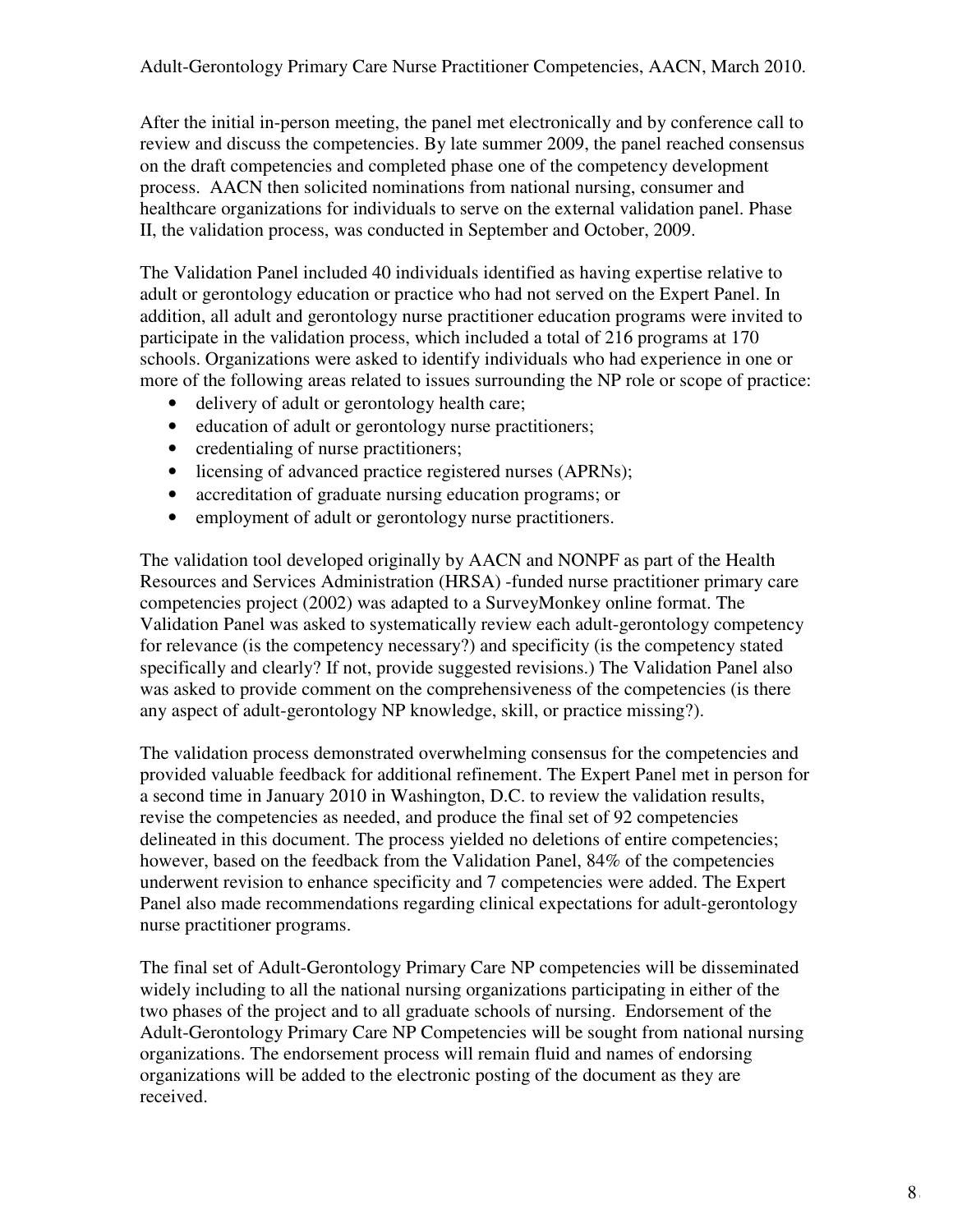It is recognized that challenges will arise as the adult and gerontology programs are merged or developed. In the second phase of this APRN initiative funded by the JAHF, materials and resources will be compiled and/or developed to assist faculty to transition to the new regulatory model for adult-gerontology focused NP education, certification, and licensure, and to operationalize these adult-gerontology primary care NP competencies within this new curricular framework. Resources for both faculty and students will include gerontology-focused content modules, curricular models, and case studies to provide guidance for the development and implementation of the of the adultgerontology primary care NP curriculum.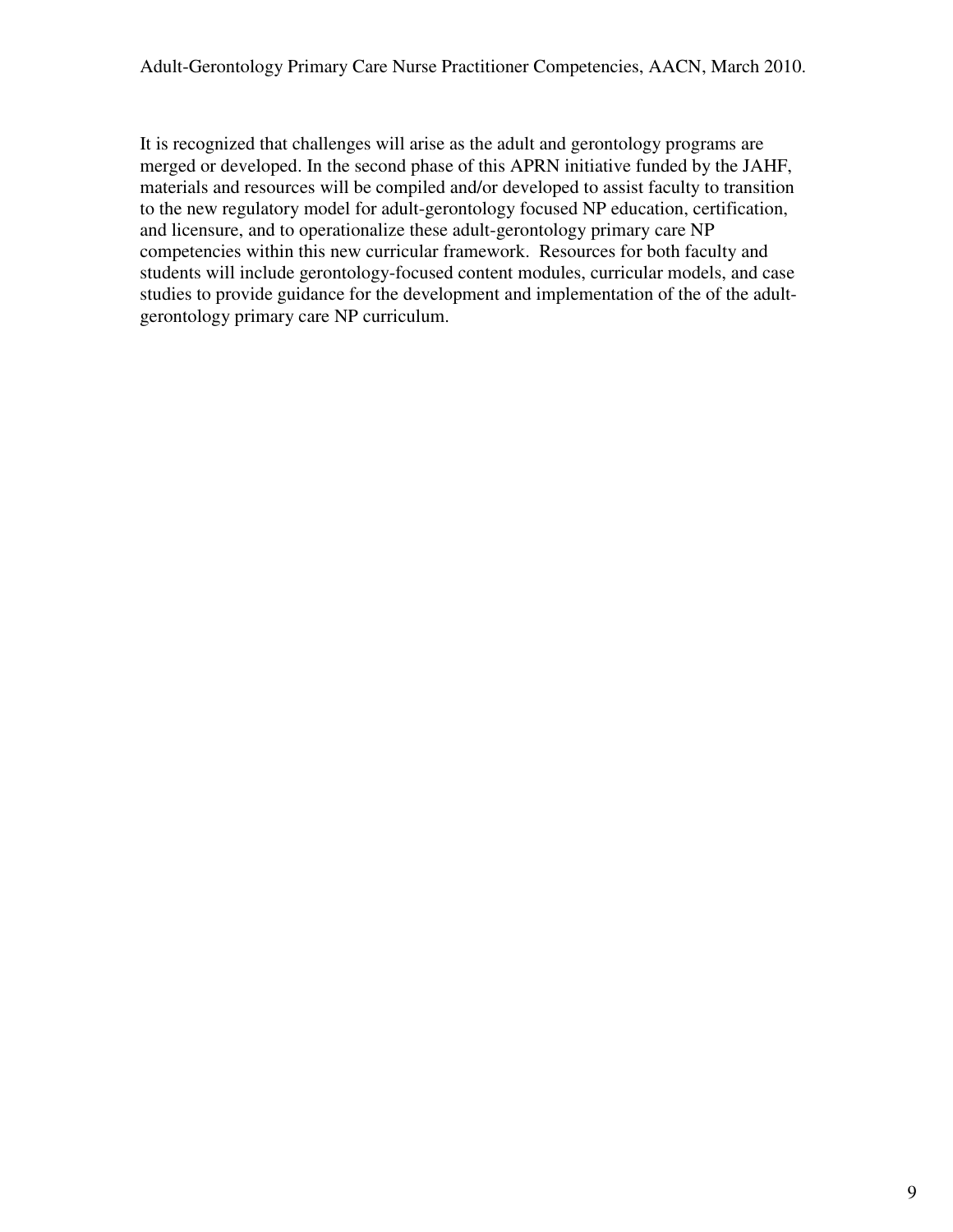## **ADULT-GERONTOLOGY PRIMARY CARE NURSE PRACTITIONER COMPETENCIES**

## **Introduction**

The national *Consensus Model for APRN Regulation: Licensure, Accreditation, Certification, and Education* (LACE), finalized in 2008, defines advanced practice registered nurses (APRNs) and standardized requirements for each of the four APRN regulatory components included in LACE. Under this regulatory model, now endorsed by 45 national nursing organizations, the certified nurse practitioner (CNP) is defined as one of four APRN roles. In addition to the four roles, APRNs are educated and practice in at least one of six population foci: family/individual across the lifespan, **adult-gerontology**, pediatrics, neonatal, women's health/gender-related or psych/mental health. The APRN Consensus regulatory model is shown in Diagram 1.

## **APRN REGULATORY MODEL**



# **Diagram 1: Consensus Model for APRN Regulation: Licensure, Accreditation, Certification and Education (2008).**

(http://www.aacn.nche.edu/education/pdf/APRNReport.pdf.)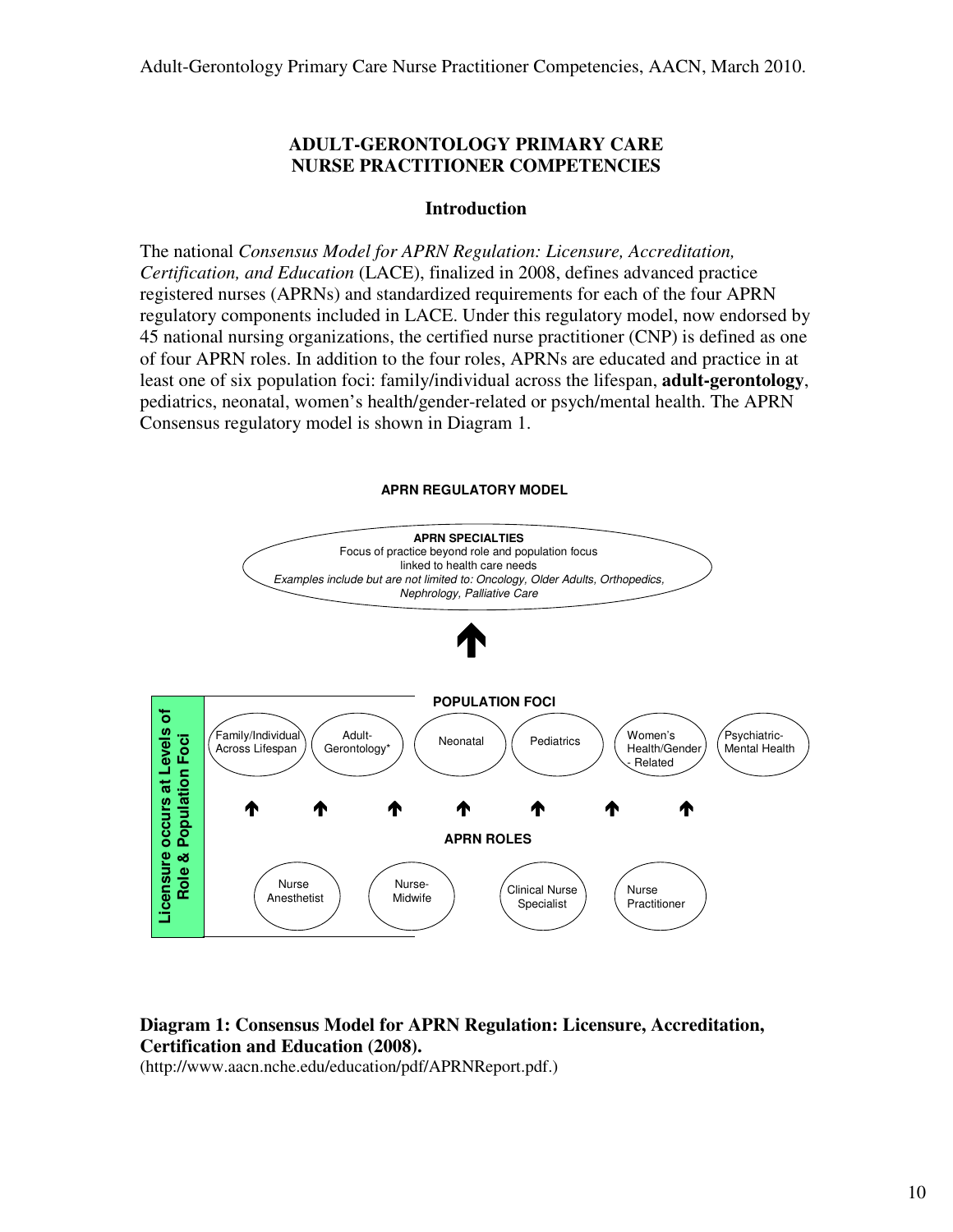Certified Nurse Practitioners (CNPs), referred to in this document as NPs, are educated across the wellness-illness continuum. An adult-gerontology NP is prepared with the acute care NP competencies and/or the primary care NP competencies. Significant overlap in the acute care and primary care NP competencies does exist; however, the practice of the acute care and primary care NP differs. The scope of practice of the primary care or acute care NP is not setting-specific but rather is based on patient care needs. This document delineates the competencies needed by all adult-gerontology NPs prepared for primary care practice. A companion document, *Adult-Gerontology Acute Care NP Competencies* will be developed.

Under the Consensus Model for APRN Regulation, APRNs must be educated, certified, and licensed to practice in a role and a population. This document delineates entry-level competencies for graduates of master's, doctorate of nursing practice (DNP), and postgraduate programs preparing primary care NPs who serve the adult-gerontology population. The competencies are intended to be used in conjunction with — and build upon — the graduate and APRN core competencies delineated in the AACN (2006) *Essentials of Doctoral Education for Advanced Nursing Practice* or the AACN (1996) *Essentials of Master's Education for Advanced Practice Nursing*. In addition, these competencies build upon the NONPF (2006) core competencies for all nurse practitioners. These competencies focus on the unique practice knowledge, skills, and attitudes of the adult-gerontology primary care NP. As an NP gains experience, his or her practice may include more advanced and additional skills and knowledge not included in these entry-level competencies. A model describing the foundations and components of the advanced practice curriculum is shown in Diagram 2.



**Diagram 2: Building an APRN Curriculum within the Consensus APRN Regulatory Model**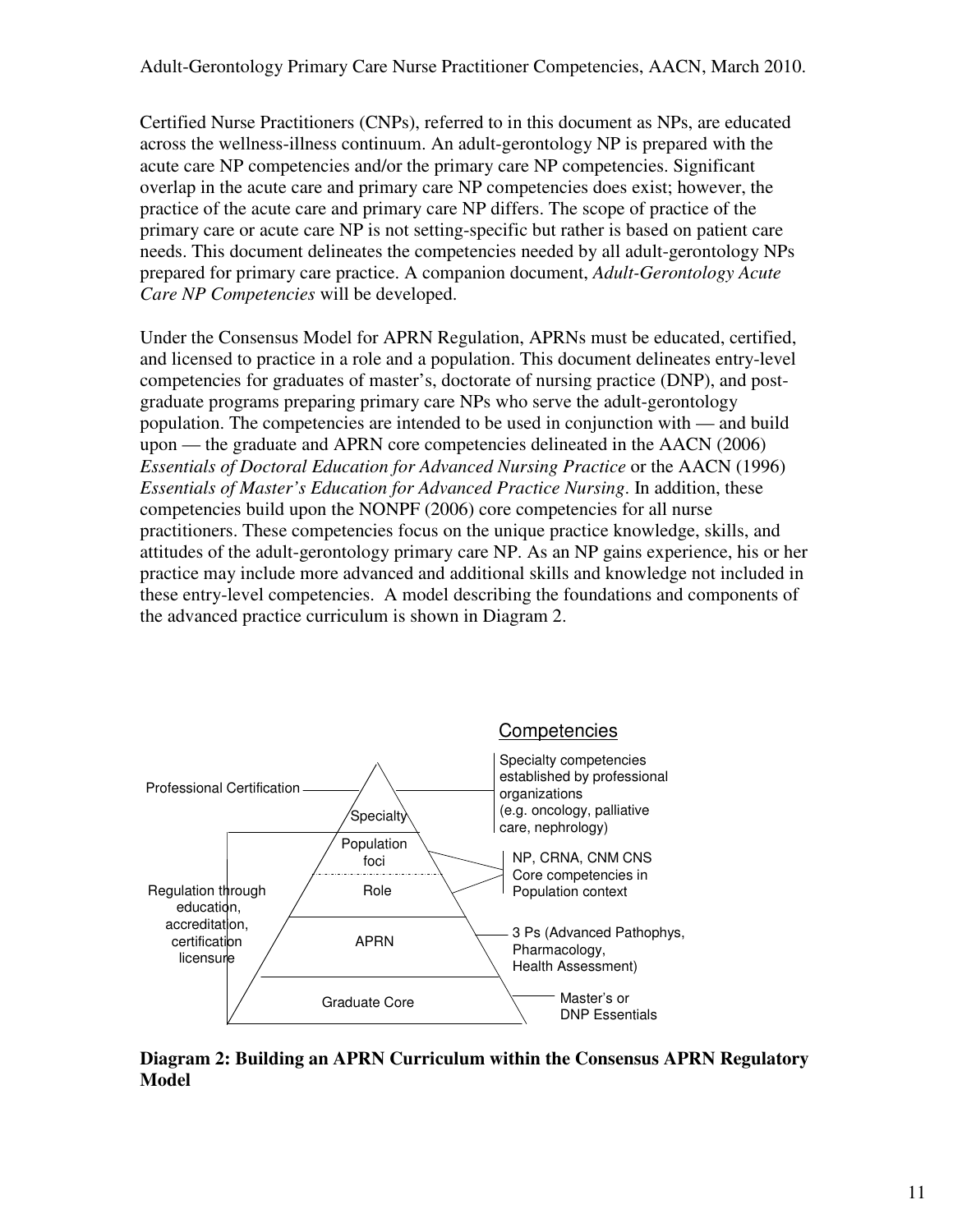Adult-Gerontology Primary Care Nurse Practitioner Competencies, AACN, March 2010.

These competencies, in addition to the core competencies for all NP practice, reflect the current knowledge base and scope of practice for entry-level adult-gerontology primary care NPs. As scientific knowledge expands and the healthcare system and practice evolve in response to societal needs, NP competencies also will evolve. The periodic review and updating of these competencies will ensure their currency and reflection of these changes.

# **CURRICULAR AND CLINICAL EXPECTATIONS FOR THE ADULT-GERONTOLOGY PRIMARY CARE NP EDUCATION PROGRAM**

 The adult-gerontology primary care NP program provides sufficient didactic and clinical experiences to prepare the graduate with the competencies delineated in this document as well as the NP core competencies. It is expected that faculty assess the types of experiences, patient population and settings, and length of experiences afforded each student to ensure that he/she is prepared to provide care to the entire adult-older adult age spectrum and across the continuum of care from wellness to illness.

By merging the adult and gerontology NP curricula, the expectation is that opportunities to enhance or focus the clinical experiences within currently used clinical settings be sought. Practice experiences should focus on the full spectrum of adult-older adult care and should provide the student with the opportunity to focus on the differing and unique developmental, life stage needs that impact a patient's care across the entire adult age spectrum. Practice experiences may include a variety of experiences (e.g., virtual experiences, case studies, and simulation experiences) to enhance the student's preparation with these competencies.

In addition, preceptors and faculty with responsibility for oversight of these clinical and practice experiences should represent broad-based and varied expertise to ensure that the NP graduate is prepared to provide care to the entire adult-older adult age spectrum and across the wellness-illness continuum

# **ADULT-GERONTOLOGY PRIMARY CARE NURSE PRACTITIONER COMPETENCIES**

These are entry-level competencies for all adult-gerontology primary care nurse practitioners. These adult-gerontology population-focused competencies build on the graduate and APRN core competencies, and NP core competencies. Significant overlap in the acute care and primary care NP competencies does exist; however, the practice of the acute care and primary care NP differs. The scope of practice of the primary care or acute care NP is not setting specific but rather is based on patient care needs.

The patient population of the Adult-Gerontology Primary Care NP practice includes young adults (including late adolescents and emancipated minors), adults, and older adults (including young-old, old, and old-old adults). Preparation of the graduate with the entry-level competencies delineated in this document, unless otherwise specified, includes preparation across the entire adult-older adult age spectrum.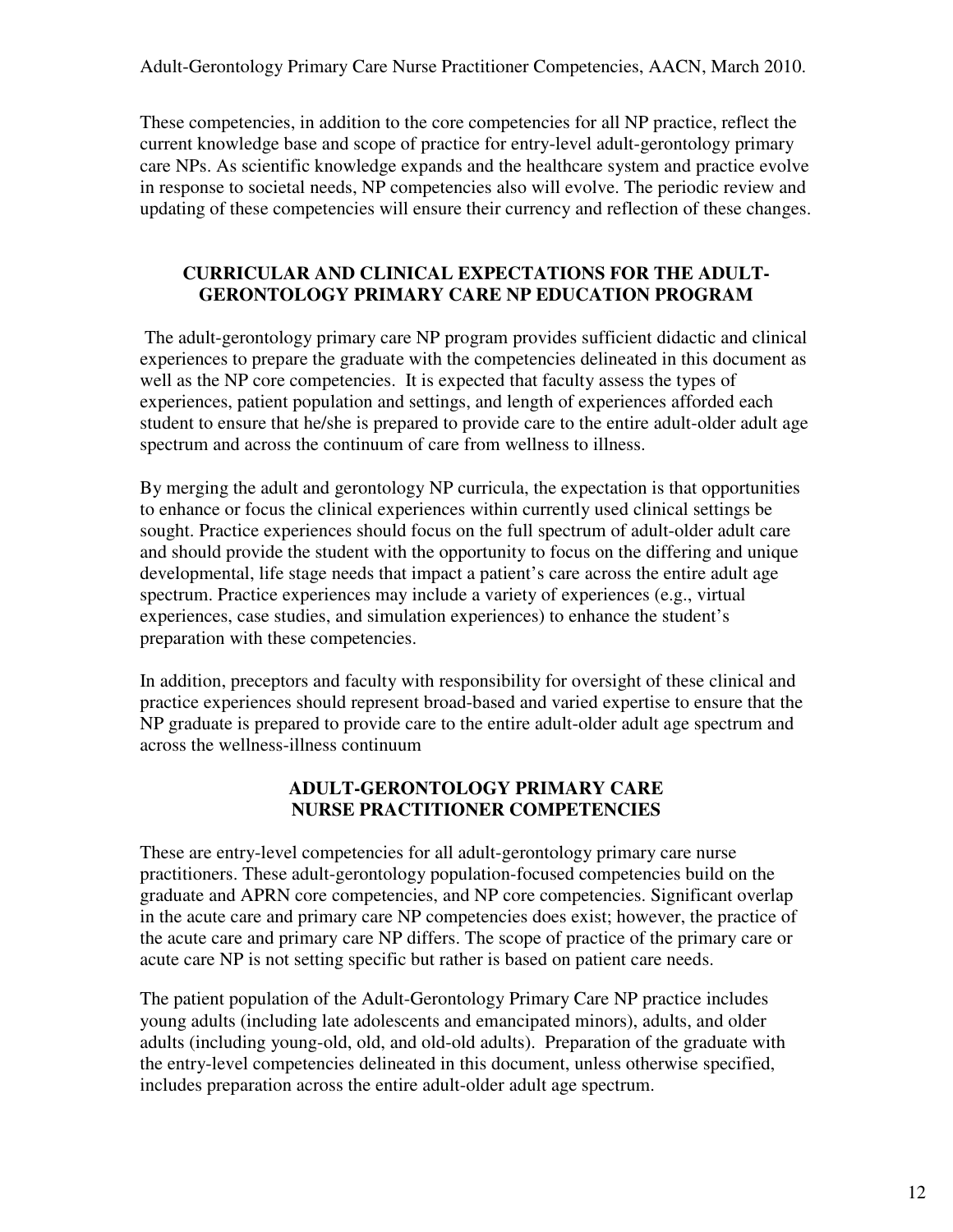The focus of the adult-gerontology primary care NP is to provide patient-centered, quality care to the adult and older adult population. The adult-gerontology primary care NP applies evidence in practice designed to improve quality of care and health outcomes.

The adult-gerontology primary care NP competencies are delineated in Table 1. The adult-gerontology population-focused competencies build on the NP Core Competencies (NONPF, 2006). The NP Core Competencies are included here (shown in left-hand column of Table 1) to facilitate the development of the adult-gerontology primary care NP curriculum. The Domains of NP Practice (NONPF, 2006) provide the framework for both the NP Core Competencies and the adult-gerontology primary care NP competencies. In addition, the categories under each Domain reflect those used in the *Nurse Practitioner Primary Care Competencies in Specialty Areas: Adult, Family, Gerontological, Pediatric, and Women's Health* (U.S. Department of HHS, HRSA, BHP, DON, 2002) and the *Acute Care Nurse Practitioner Competencies* (NONPF, 2004).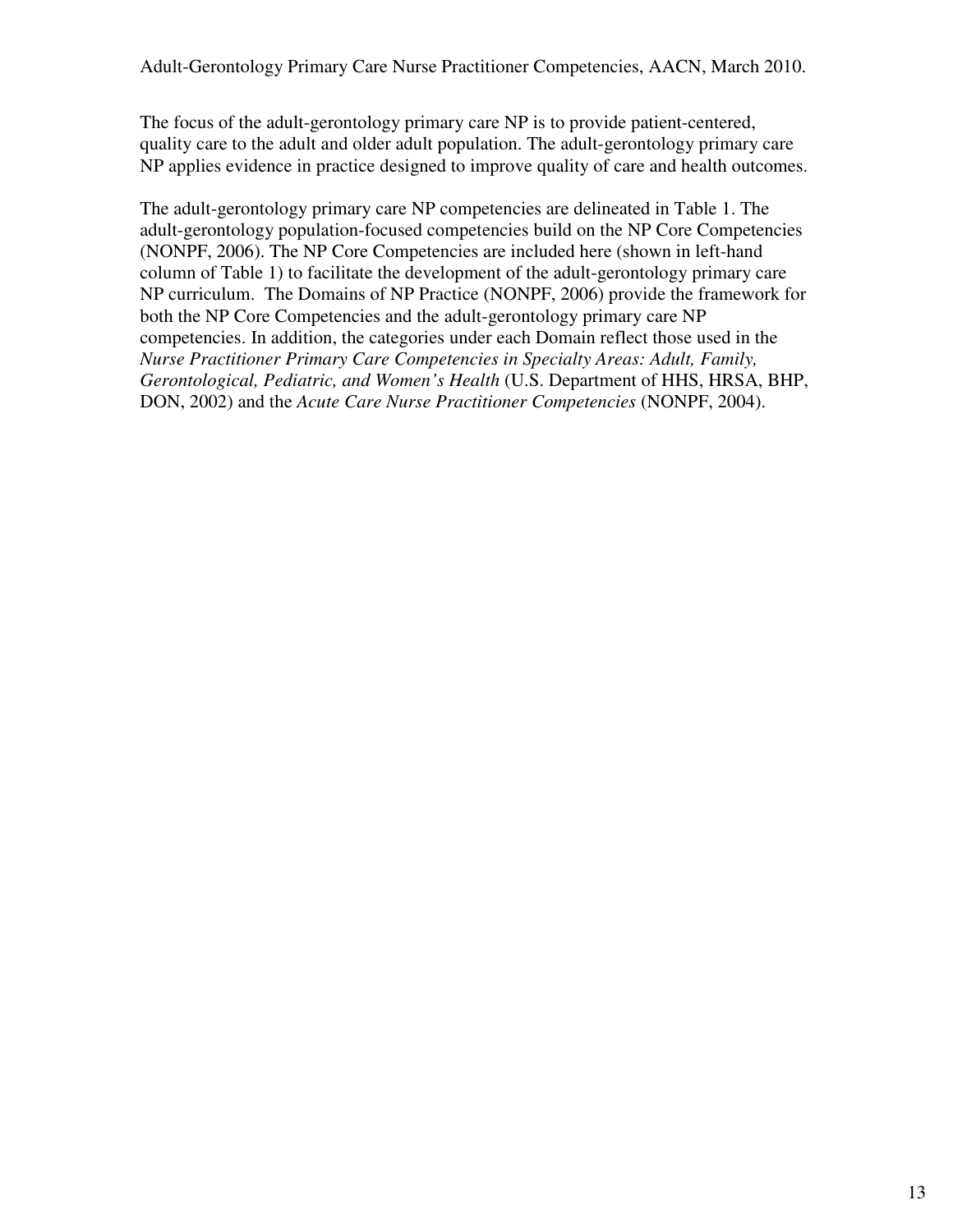# **Table 1: Adult-Gerontology Primary Care NP Competencies**

| <b>DOMAINS AND CORE COMPETENCIES OF</b><br><b>NURSE PRACTITIONER PRACTICE</b> | <b>ADULT-GERONTOLOGY PRIMARY CARE NP COMPETENCIES</b>                                                                                                                                                 |
|-------------------------------------------------------------------------------|-------------------------------------------------------------------------------------------------------------------------------------------------------------------------------------------------------|
| <b>NONPF</b> (2006) <sup>*</sup>                                              |                                                                                                                                                                                                       |
|                                                                               | The patient population of the adult-gerontology primary care NP practice includes the entire<br>spectrum of adults including young adults, adults and older adults. It is assumed that preparation of |
|                                                                               | the graduate with these competencies unless otherwise specified includes preparation across the                                                                                                       |
|                                                                               | entire adult-older adult age spectrum.                                                                                                                                                                |
|                                                                               | The adult-gerontology primary care nurse practitioner is a provider of direct health care services.                                                                                                   |
|                                                                               | Within this role, the adult-gerontology primary care NP synthesizes theoretical, scientific, and                                                                                                      |
|                                                                               | contemporary clinical knowledge for the assessment and management of both health and illness                                                                                                          |
|                                                                               | states. These competencies incorporate the health promotion, health protection, disease prevention,<br>and management focus of the adult-gerontology primary care NP practice.                        |
|                                                                               |                                                                                                                                                                                                       |
| <b>DOMAIN ONE:</b><br><b>MANAGEMENT OF PATIENT HEALTH/ILLNESS</b>             | I. HEALTH PROMOTION, HEALTH PROTECTION,                                                                                                                                                               |
| <b>STATUS</b>                                                                 | DISEASE PREVENTION, AND TREATMENT                                                                                                                                                                     |
| The nurse practitioner demonstrates competence in the                         | A. Assessment of Health Status:                                                                                                                                                                       |
| management of patient health/illness status when she/he:                      |                                                                                                                                                                                                       |
|                                                                               | These competencies describe the role of the adult-gerontology primary care NP in terms of health                                                                                                      |
| Provides health promotion services                                            | promotion, health protection, and disease prevention. The adult-gerontology primary care NP<br>employs evidence-based clinical practice guidelines for screening activities, identifies health        |
| Provides disease prevention services<br>2.                                    | promotion needs, provides anticipatory guidance and counseling to address environmental,                                                                                                              |
|                                                                               | lifestyle, and developmental issues.                                                                                                                                                                  |
| Provides health protection interventions<br>3.                                |                                                                                                                                                                                                       |
|                                                                               | Obtains a relevant health history, which may be comprehensive or focused.                                                                                                                             |
| Provides anticipatory guidance                                                |                                                                                                                                                                                                       |
| 5.                                                                            | Evaluates signs and symptoms noting pertinent positives and negatives.<br>2.                                                                                                                          |
| Provides counseling                                                           | Performs and accurately documents a pertinent, comprehensive, and focused physical                                                                                                                    |

<sup>∗</sup> **The NONPF (2006) DOMAINS AND CORE COMPETENCIES OF NURSE PRACTITIONER PRACTICE are included here to facilitate the development of the Adult-Gerontology Primary Care NP curriculum. The NONPF Core NP Competencies undergo a periodic review process. Therefore, the Core NP Competencies will be updated in this document when this revision occurs.**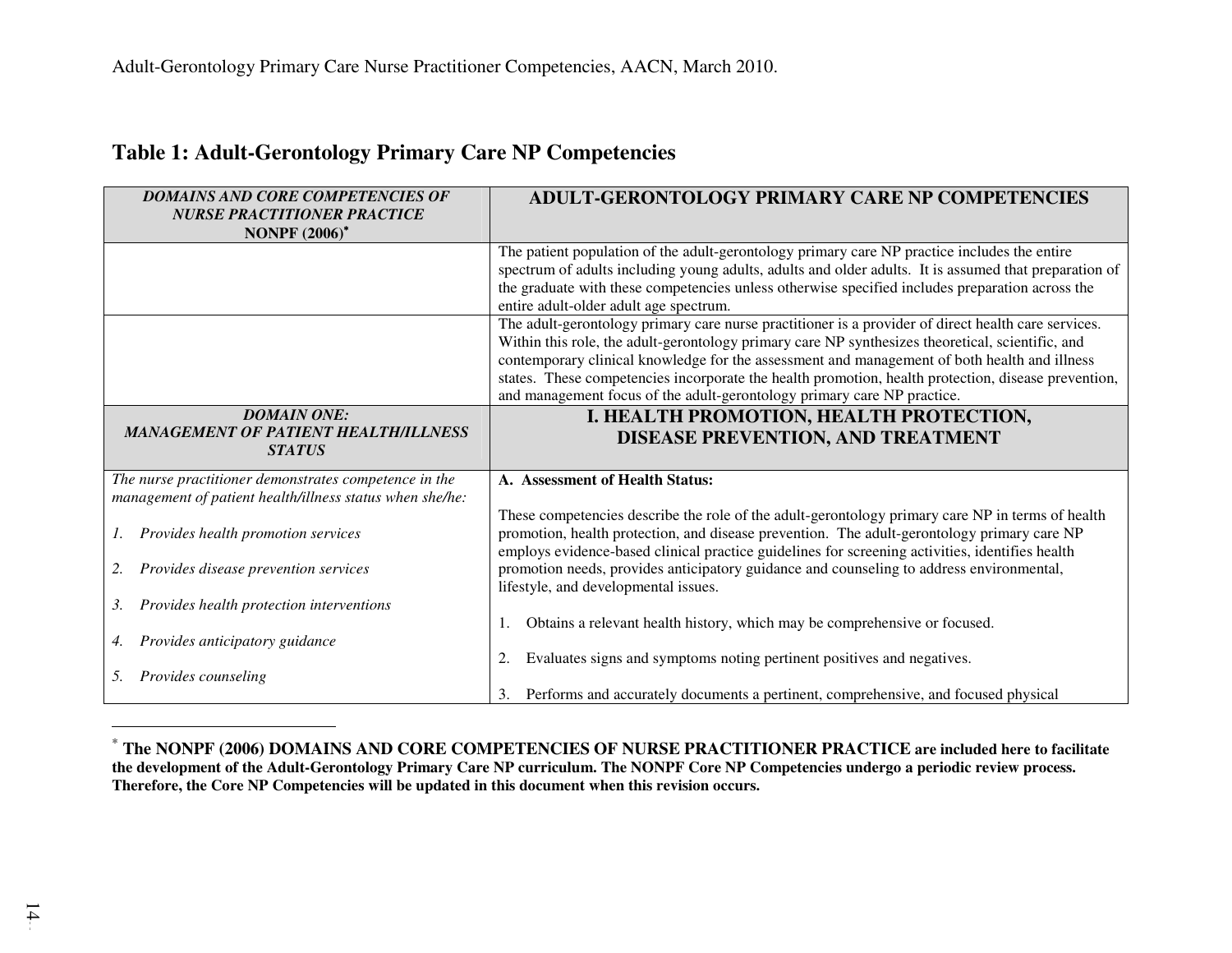| Promotes healthy environments<br>6.                        | examination, demonstrating knowledge about developmental, age related, and gender specific           |
|------------------------------------------------------------|------------------------------------------------------------------------------------------------------|
|                                                            |                                                                                                      |
|                                                            | variations.                                                                                          |
| Incorporates community needs, strengths, and<br>7.         |                                                                                                      |
| resources into practice                                    | Assesses health promotion needs, social support and physical and mental health status using<br>4.    |
|                                                            | age, gender, and culturally appropriate standardized assessment instruments or processes in          |
| Applies principles of epidemiology and demography in<br>8. | relationship to:                                                                                     |
| clinical practice                                          | Activity level<br>a.                                                                                 |
|                                                            | Mobility<br>b.                                                                                       |
| Demonstrates critical thinking and diagnostic<br>9.        | Cognition<br>c.                                                                                      |
| reasoning skills in clinical decision making               | Decision-making capacity                                                                             |
|                                                            | Pain<br>e.                                                                                           |
| 10. Obtains a health history from the patient              | Skin integrity                                                                                       |
|                                                            | Nutrition<br>g.                                                                                      |
| 11. Performs a physical examination                        | Sexuality<br>h.                                                                                      |
|                                                            | Immunization status                                                                                  |
|                                                            |                                                                                                      |
| 12. Differentiates between normal, variations of normal    | Neglect and abuse                                                                                    |
| and abnormal findings                                      | Substance use and abuse<br>k.                                                                        |
|                                                            | Quality of life                                                                                      |
| 13. Employs screening and diagnostic strategies            | Genetic risks<br>m.                                                                                  |
|                                                            | Health risk behaviors<br>n.                                                                          |
| 14. Analyzes data to determine health status               | Safety<br>0.                                                                                         |
|                                                            | Advance care planning preferences <sup>*</sup><br>p.                                                 |
| 15. Develops differential diagnosis                        |                                                                                                      |
|                                                            | Documents accurately a relevant health history which may be comprehensive or focused.<br>5.          |
| 16. Formulates a diagnosis                                 |                                                                                                      |
|                                                            | Assesses the impact of family, community, and environment, including economic, work,<br>6.           |
| 17. Prioritizes health needs/problems                      | institutional, school, and living environments on an individual's health status.                     |
|                                                            |                                                                                                      |
| 18. Formulates an evidence-based action plan               | 7.<br>Screens for acute and chronic mental health problems and disorders.                            |
|                                                            |                                                                                                      |
| 19. Initiates therapeutic interventions                    | 8.<br>Obtains health information from collateral sources as needed, e.g., with cognitively impaired, |
|                                                            | sensory impaired, or non-self-disclosing patients, observing ethical and legal standards of          |
|                                                            |                                                                                                      |
| 20. Manages the health/illness status over time            |                                                                                                      |

<sup>\*</sup> Definition: Advance care planning includes discussions with patients and/or their representatives about the goals and desired direction of the patient's care, particularly end-of-life care, in the event that the patient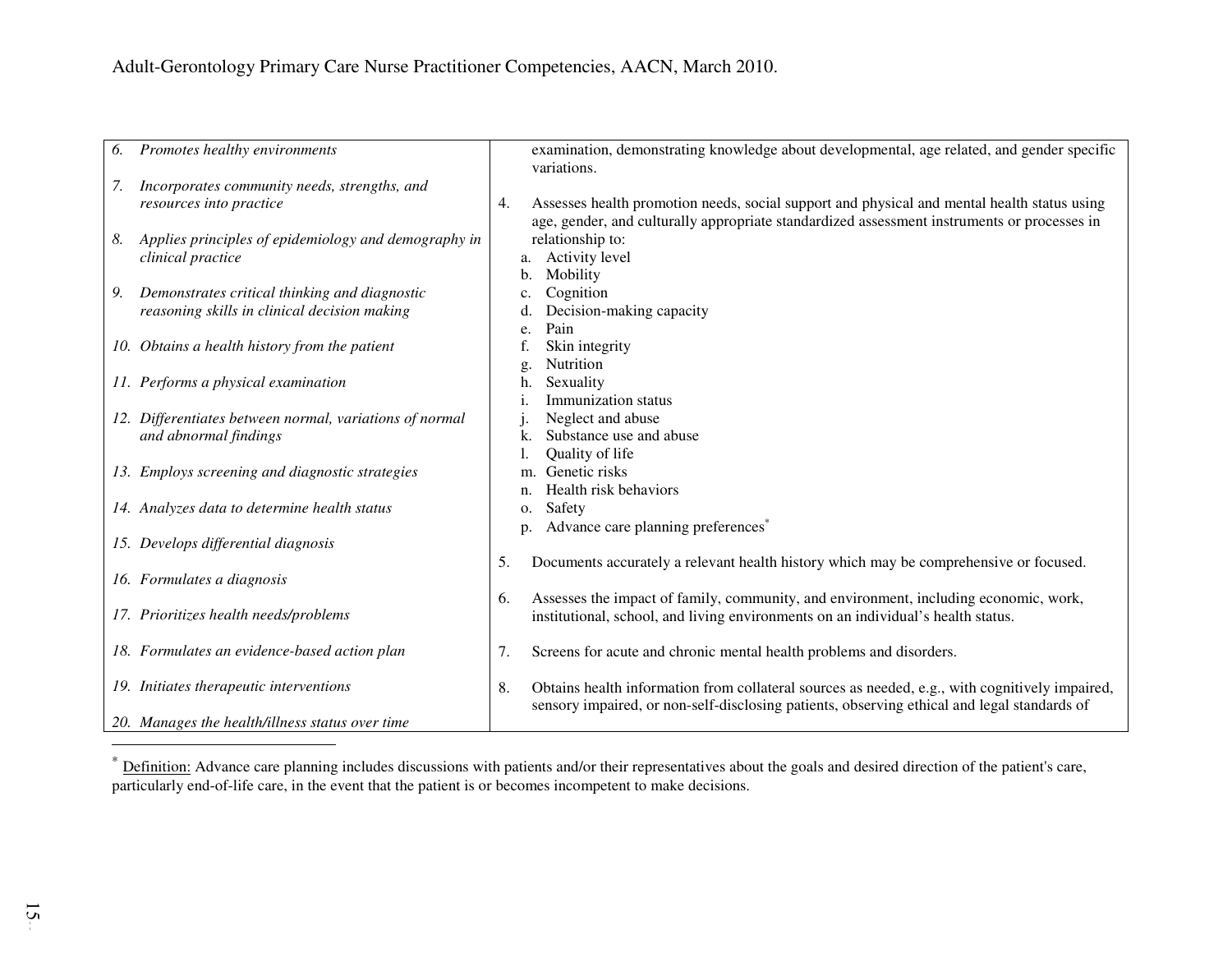| 21. Prescribes medications within legal authorization                                  | care.                                                                                                                                                            |
|----------------------------------------------------------------------------------------|------------------------------------------------------------------------------------------------------------------------------------------------------------------|
|                                                                                        | 9.<br>Differentiates between normal and abnormal changes associated with development and aging.                                                                  |
| 22. Counsels the patient on the use of                                                 |                                                                                                                                                                  |
| complementary/alternative therapies                                                    | 10. Assesses individuals with complex health issues and co-morbidities, including the interaction<br>with acute and chronic physical and mental health problems. |
| 23. Evaluates outcomes of care                                                         |                                                                                                                                                                  |
|                                                                                        | 11. Analyzes the relationship among development, normal physiology, and specific system                                                                          |
| 24. Communicates effectively using professional<br>terminology, format, and technology | alterations that can be produced by aging and/or disease processes.                                                                                              |
|                                                                                        | 12. Assesses the individual's and family's ability to cope with and manage developmental (life                                                                   |
| 25. Provides for continuity of care                                                    | stage) transitions.                                                                                                                                              |
|                                                                                        | 13. Determines the extent of the individual's ability to participate in work, school, physical, and                                                              |
|                                                                                        | social activities.                                                                                                                                               |
|                                                                                        |                                                                                                                                                                  |
|                                                                                        | 14. Assesses the effect of illness, disability, and/or injury on the individual's:<br>a. Functional status                                                       |
|                                                                                        | b. Independence                                                                                                                                                  |
|                                                                                        | c. Physical and mental status<br>d. Social roles and relationships                                                                                               |
|                                                                                        | e. Sexual function and well-being                                                                                                                                |
|                                                                                        | f. Economic or financial status                                                                                                                                  |
|                                                                                        | 15. Conducts a pharmacologic assessment addressing polypharmacy; drug interactions and other                                                                     |
|                                                                                        | adverse events; over-the-counter; complementary alternatives; and the ability to obtain,                                                                         |
|                                                                                        | purchase, self administer, and store medications safely and correctly.                                                                                           |
|                                                                                        | 16. Distinguishes cultural, spiritual, ethnic, gender, and age cohort differences in presentation,                                                               |
|                                                                                        | progression, and treatment response of common acute and chronic health problems.                                                                                 |
|                                                                                        | 17. Assesses for syndromes and constellations of symptoms that may be manifestations of other                                                                    |
|                                                                                        | common health problems e.g., risk-taking behaviors, self-injury, stress, incontinence, falls,                                                                    |
|                                                                                        | delirium or depression.                                                                                                                                          |
|                                                                                        | 18. Determines the need for transition to a different level or type of care based on an assessment                                                               |
|                                                                                        | of an individual's acuity, stability, resources, and need for assistance.                                                                                        |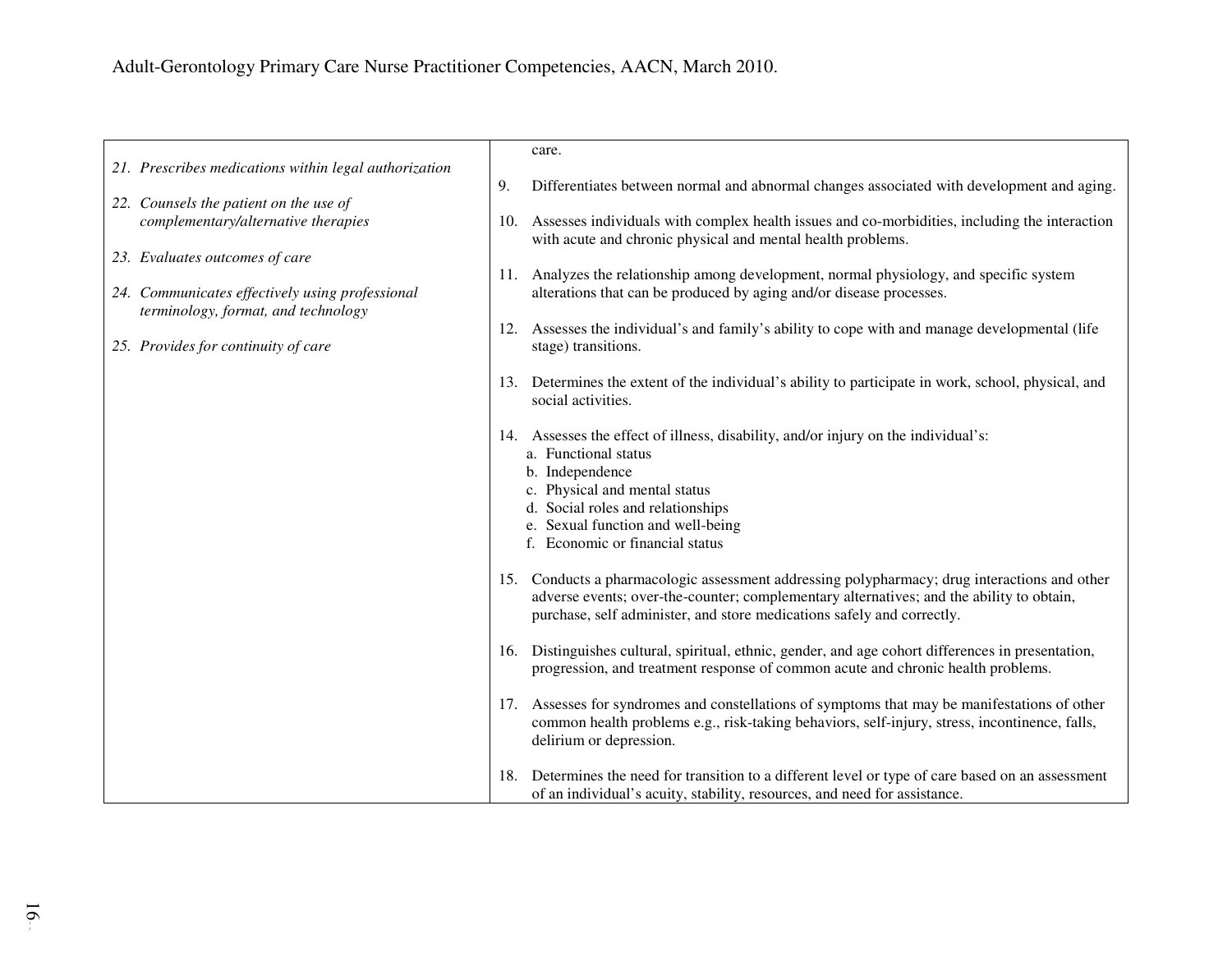| 19. Assesses the adequacy of and/or need to establish an advance care plan.                                                                                                                                                                                                                                                                                     |
|-----------------------------------------------------------------------------------------------------------------------------------------------------------------------------------------------------------------------------------------------------------------------------------------------------------------------------------------------------------------|
| 20. Assesses the appropriateness of implementing the advance care plan.                                                                                                                                                                                                                                                                                         |
| 21. Assesses genetic risks and heath risk behaviors.                                                                                                                                                                                                                                                                                                            |
| <b>B.</b> Diagnosis of Health Status                                                                                                                                                                                                                                                                                                                            |
| The adult-gerontology primary care NP is engaged in the diagnosis of health status. This<br>diagnostic process includes critical thinking, differential diagnosis, and the integration and<br>interpretation of various forms of data. These competencies describe the role of the adult-<br>gerontology primary care NP related to diagnosis of health status. |
| Identifies both typical and atypical presentations of health problems.<br>1.                                                                                                                                                                                                                                                                                    |
| 2.<br>Develops differential diagnoses for new or recurring health problems.                                                                                                                                                                                                                                                                                     |
| 3.<br>Recognizes the presence of co-morbidities, their impact on presenting health problems, and<br>the risk for iatrogenesis.                                                                                                                                                                                                                                  |
| Diagnoses acute and chronic physical and mental illnesses, disease progression, and<br>4.<br>associated complications.                                                                                                                                                                                                                                          |
| 5.<br>Plans diagnostic strategies and makes appropriate use of diagnostic tools for screening and<br>prevention, with consideration of the costs, risks, and benefits to individuals.                                                                                                                                                                           |
| Orders, performs, and supervises laboratory diagnostic testing, and clinical procedures, and<br>6.<br>interprets results in relation to the individual's age, gender, and health status.                                                                                                                                                                        |
| 7.<br>Synthesizes data from a variety of sources to make clinical decisions regarding appropriate<br>management, consultation, or referral.                                                                                                                                                                                                                     |
| 8.<br>Prioritizes diagnoses based on re-evaluation of data and changing health status.                                                                                                                                                                                                                                                                          |
| Determines decision making capacity.<br>9.                                                                                                                                                                                                                                                                                                                      |
|                                                                                                                                                                                                                                                                                                                                                                 |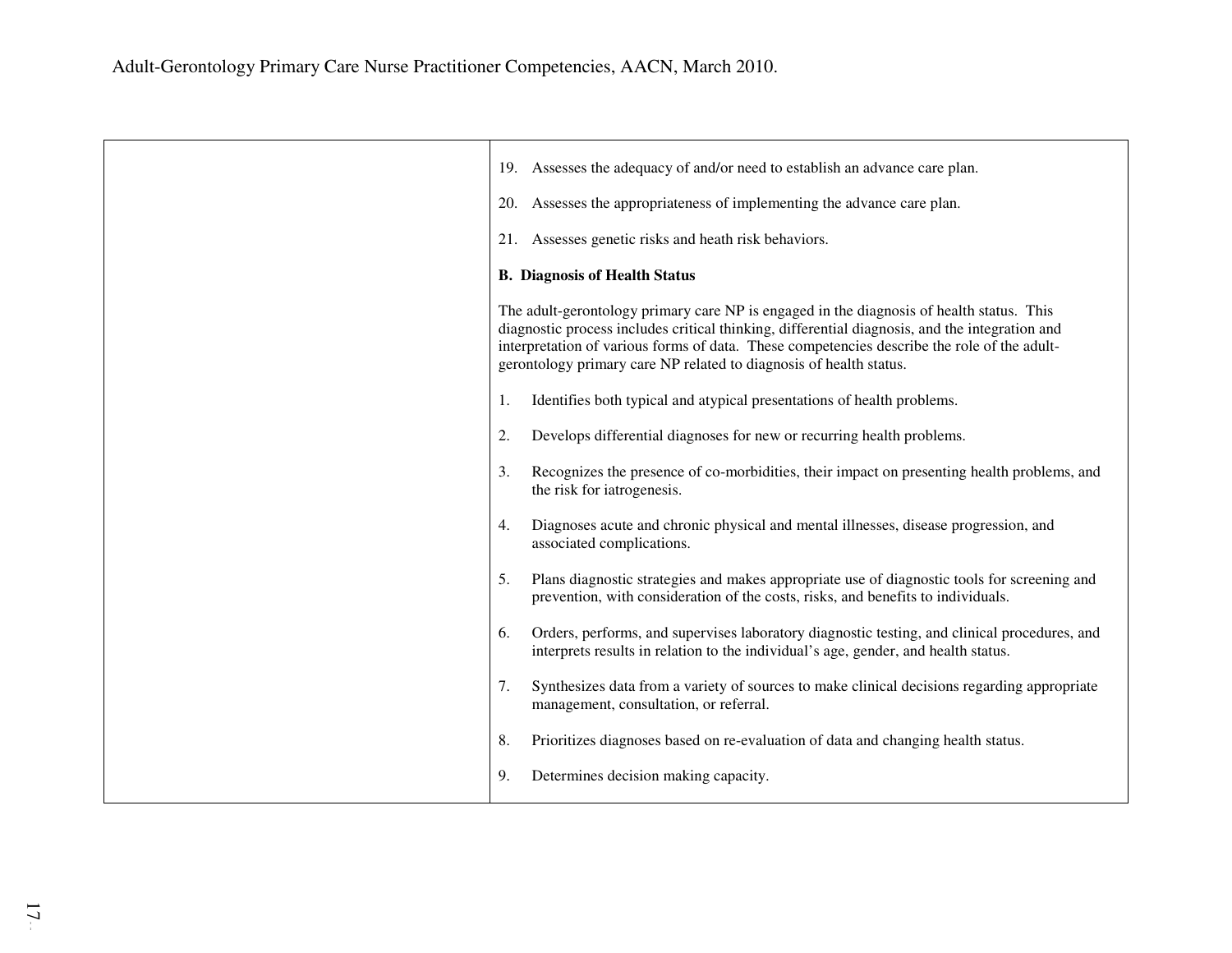| C. Plan of Care and Implementation of Treatment                                                                                                                                                                                                                                                                                                                                                                                          |
|------------------------------------------------------------------------------------------------------------------------------------------------------------------------------------------------------------------------------------------------------------------------------------------------------------------------------------------------------------------------------------------------------------------------------------------|
| The objectives of planning and implementing therapeutic interventions are to return the individual<br>to stability and optimize the individual's health. These competencies describe the adult-<br>gerontology primary care NP's role in stabilizing the individual, minimizing physical and<br>psychological complications, maximizing the individual's health potential, and assisting with<br>palliative/end-of-life care management. |
| Develops, implements, and evaluates age-appropriate health screening and health promotion<br>1.<br>programs.                                                                                                                                                                                                                                                                                                                             |
| 2.<br>Designs health maintenance and disease prevention interventions that are age, gender, and<br>health status appropriate.                                                                                                                                                                                                                                                                                                            |
| 3.<br>Provides anticipatory guidance and counseling to individuals and their families based on<br>identified health promotion needs, social support and health status.                                                                                                                                                                                                                                                                   |
| Plans therapeutic interventions to restore or maintain optimal level of physical and<br>4.<br>psychosocial health.                                                                                                                                                                                                                                                                                                                       |
| 5.<br>Treats, and manages acute and chronic physical and mental health problems.                                                                                                                                                                                                                                                                                                                                                         |
| Treats and manages geriatric syndromes such as falls, loss of functional abilities, dehydration,<br>6.<br>delirium, depression, dementia, malnutrition, incontinence, and constipation.                                                                                                                                                                                                                                                  |
| 7.<br>Adapts interventions to meet the complex needs of individuals and families arising from<br>aging, developmental/life transitions, multiple system problems, psychosocial, and financial<br>issues.                                                                                                                                                                                                                                 |
| 8.<br>Plans and orders palliative care and end of life care as appropriate.                                                                                                                                                                                                                                                                                                                                                              |
| 9.<br>Prescribes medications with particular attention to high potential for adverse drug outcomes<br>and polypharmacy in vulnerable populations, including women of childbearing age, adults<br>with co-morbidities, and older adults.                                                                                                                                                                                                  |
|                                                                                                                                                                                                                                                                                                                                                                                                                                          |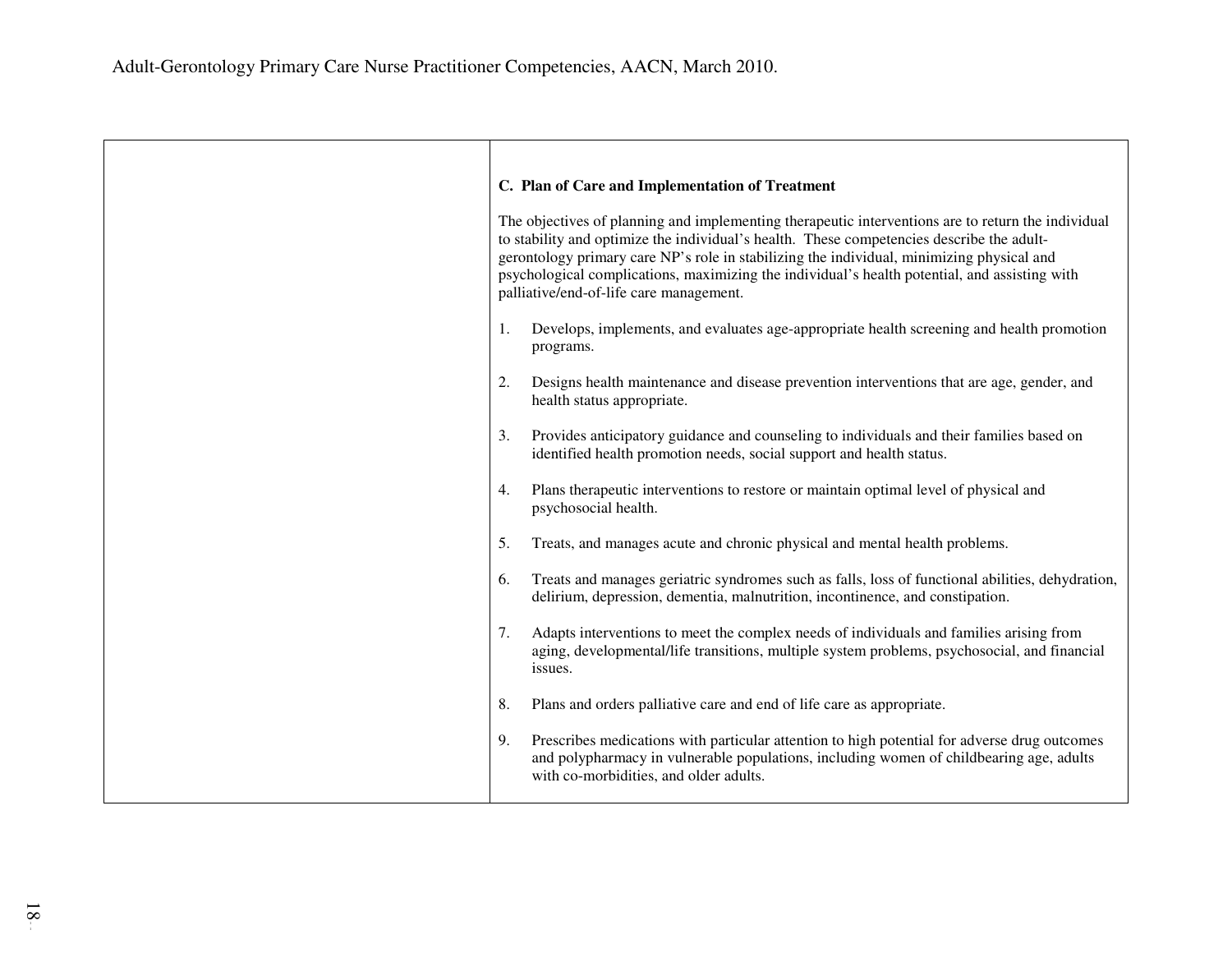|     | 10. Prescribes therapeutic devices.                                                                                                                                                                                                                |
|-----|----------------------------------------------------------------------------------------------------------------------------------------------------------------------------------------------------------------------------------------------------|
|     | 11. Monitors and evaluates the safety and effectiveness of pharmacologic, behavioral, and other<br>therapeutic interventions.                                                                                                                      |
| 12. | Prescribes and monitors the effect of therapies such as physical therapy, occupational therapy,<br>speech therapy, home health, hospice, and nutritional therapy.                                                                                  |
| 13. | Provides leadership to facilitate planning and delivery of care by the healthcare team.                                                                                                                                                            |
|     | 14. Formulates and implements a plan of care related to sexual and reproductive health and<br>functioning across the adult age spectrum.                                                                                                           |
| 15. | Develops a plan for long-term management of healthcare problems with the individual,<br>family, and healthcare team.                                                                                                                               |
| 16. | Treats and manages complications of chronic and/or multi-system health problems.                                                                                                                                                                   |
| 17. | Evaluates anticipated and unanticipated risks and adverse treatment outcomes, non<br>recognition of treatable illness, and under/overtreatment.                                                                                                    |
| 18. | Evaluates effectiveness of individual's and/or caregiver's support systems.                                                                                                                                                                        |
| 19. | Performs procedures common to clinical practice, includes but is not limited to wound<br>debridement, suturing, microscopy, biopsies, Pap smears, and joint aspiration and injection.*                                                             |
|     | *This list will continue to evolve depending on changes to clinical practice. These lists are not<br>mutually exclusive.                                                                                                                           |
| 20. | Manages the individual's transition between health care settings.                                                                                                                                                                                  |
| 21. | Promotes safety and risk reduction through the use of interventions such as:<br>a. devices to promote mobility and prevent falls<br>b. cognitive and sensory enhancements<br>restraint-free care<br>$c_{\cdot}$<br>d. reduced urinary catheter use |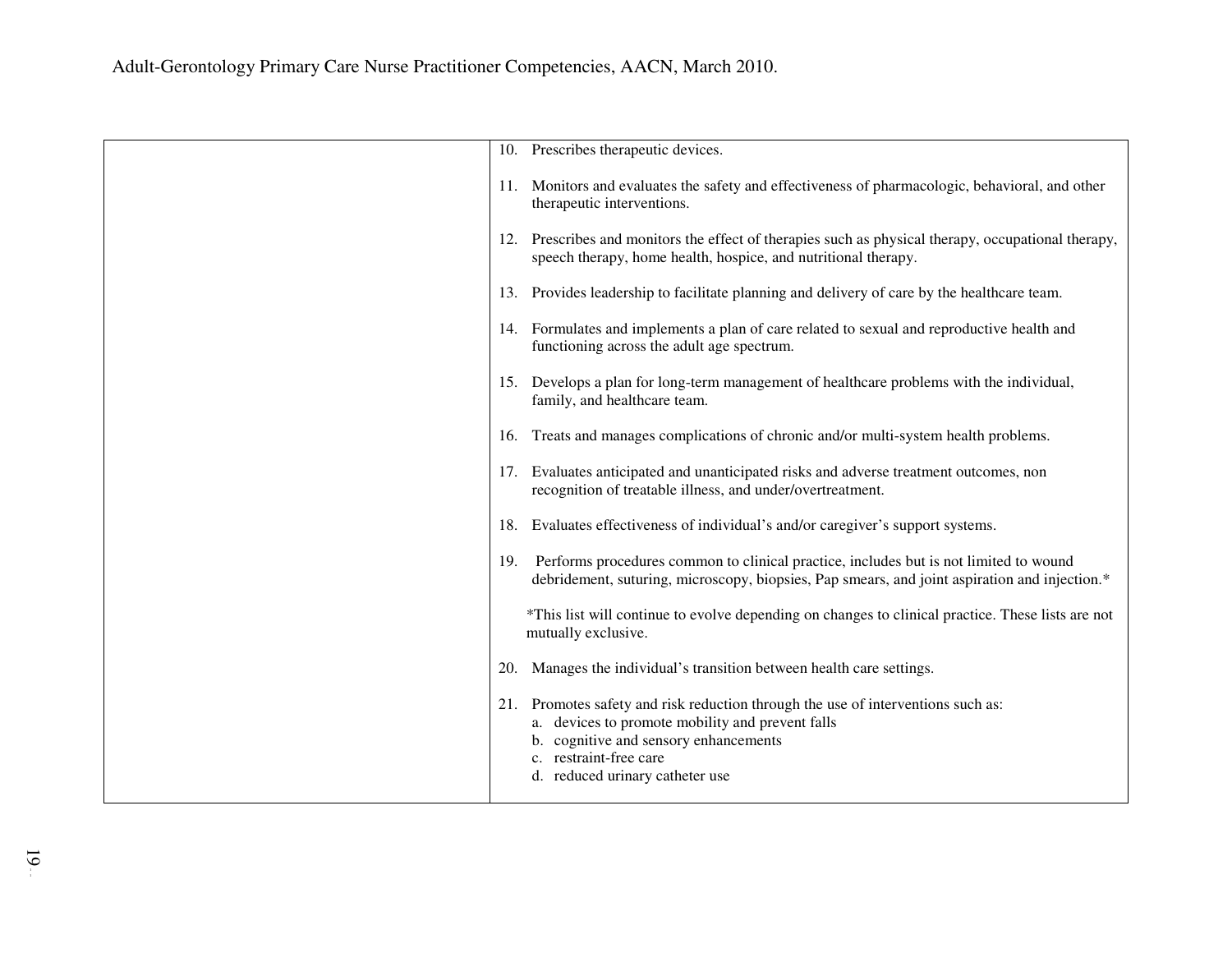|                                                                                                                                                                                    | Designs and implements interventions to prevent or reduce risk factors that contribute to:<br>22.<br>decline in physical or mental function<br>a.<br>impaired quality of life<br>b.<br>social isolation<br>c.<br>excess disability<br>d.<br>23. Modifies plan of care and treatment as needed based on evaluation. |
|------------------------------------------------------------------------------------------------------------------------------------------------------------------------------------|--------------------------------------------------------------------------------------------------------------------------------------------------------------------------------------------------------------------------------------------------------------------------------------------------------------------|
| <b>DOMAIN 2:</b><br>THE NURSE PRACTITIONER-PATIENT<br><b>RELATIONSHIP</b>                                                                                                          | II. NURSE PRACTITIONER-PATIENT RELATIONSHIP                                                                                                                                                                                                                                                                        |
| The nurse practitioner demonstrates competence in the<br>nurse/patient relationship when she/he:<br>26. Attends to the patient's responses to changes in health<br>status and care | Competencies in this area demonstrate the personal, collegial, and collaborative approach which<br>enhances the adult-gerontology primary care NP's effectiveness of care. The competencies speak<br>to the critical importance of the interpersonal transaction as it relates to therapeutic patient<br>outcomes. |
| 27. Creates a climate of mutual trust                                                                                                                                              | Provides support through effective communication and therapeutic relationships with<br>individuals, families, and caregivers facing complex physical and/or psychosocial challenges.                                                                                                                               |
| 28. Provides comfort and emotional support                                                                                                                                         | Assists individuals, families and caregivers to support or enhance the individual's sense of<br>2.<br>safety, autonomy, worth and dignity.                                                                                                                                                                         |
| 29. Applies principles for behavioral change<br>30. Preserves the patient's control over decision making                                                                           | Uses culturally appropriate communication skills adapted to the individual's cognitive,<br>3.<br>developmental, physical, mental and behavioral health status.                                                                                                                                                     |
| 31. Negotiates a mutually acceptable plan of care                                                                                                                                  | Advocates for the individual's and family's rights regarding health care decision making such<br>4.<br>as emancipation, guardianship, durable power of attorney, health care proxy, advance                                                                                                                        |
| 32. Maintains confidentiality and privacy<br>33. Respects the patient's inherent worth and dignity                                                                                 | directives and informed consent, taking into account ethical and legal standards.<br>Fosters a trusting relationship that facilitates discussion of sensitive issues with the individual,<br>5.                                                                                                                    |
| 34. Uses self-reflection to further a therapeutic<br>relationship                                                                                                                  | family and other caregivers such as:<br>suicide prevention, self injury<br>a.<br>sexually-related issues<br>b.<br>substance use/abuse<br>c.                                                                                                                                                                        |
| 35. Maintains professional boundaries                                                                                                                                              | risk-taking behavior<br>d.<br>driving safety<br>e.<br>f.<br>independence                                                                                                                                                                                                                                           |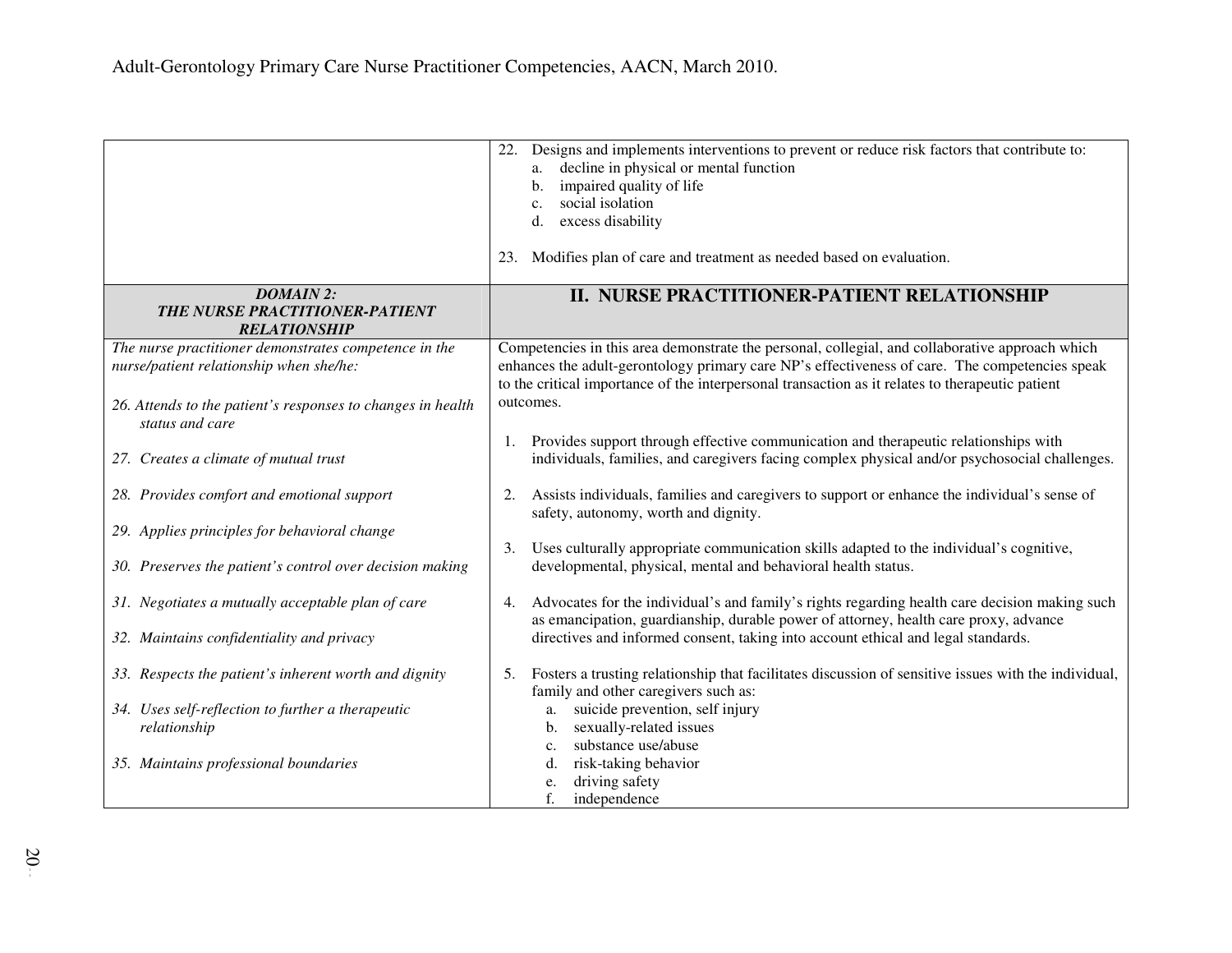|                                                       | finances<br>g.                                                                                          |
|-------------------------------------------------------|---------------------------------------------------------------------------------------------------------|
|                                                       | violence, abuse, and mistreatment<br>h.                                                                 |
|                                                       | i.<br>prognosis                                                                                         |
| <b>DOMAIN 3:</b>                                      |                                                                                                         |
| THE TEACHING-COACHING FUNCTION                        | <b>III. TEACHING-COACHING FUNCTION</b>                                                                  |
|                                                       |                                                                                                         |
| The nurse practitioner demonstrates competence in the | These competencies describe the adult-gerontology primary care NP's ability to impart knowledge         |
| teaching-coaching function when she/he:               | and associated psychomotor skills to individuals, family and other caregivers. The coaching             |
|                                                       | function involves the skills of interpreting and individualizing therapies through the activities of    |
| 36. Assesses the patient's educational needs          | advocacy, modeling and tutoring.                                                                        |
|                                                       |                                                                                                         |
| 37. Creates an effective learning environment         | Collaborates with the individual, family, and caregivers in the development of appropriate<br>1.        |
|                                                       | interventions.                                                                                          |
| 38. Designs a personalized plan for learning          |                                                                                                         |
|                                                       | Educates individuals, families, caregivers, and groups regarding strategies to manage the<br>2.         |
| 39. Provides health education                         | interaction among normal development, aging, and mental and physical disorders.                         |
|                                                       |                                                                                                         |
| 40. Coaches the patient for behavioral changes        | Adapts teaching-learning approaches based on physiological and psychological changes, age,<br>3.        |
|                                                       | developmental stage, readiness to learn, health literacy, the environment, and resources.               |
| 41. Evaluates the outcomes of patient education       |                                                                                                         |
|                                                       | Provides educational experiences for caregivers and health professionals.<br>4.                         |
|                                                       |                                                                                                         |
|                                                       |                                                                                                         |
| <b>DOMAIN 4:</b>                                      | <b>IV. PROFESSIONAL ROLE</b>                                                                            |
| <b>PROFESSIONAL ROLE</b>                              |                                                                                                         |
| The nurse practitioner demonstrates competence in the | These competencies describe the varied role of the adult-gerontology primary care NP, specifically      |
| professional role when she/he:                        | related to advancing the profession and enhancing direct care and management. The adult-                |
|                                                       | gerontology primary care NP demonstrates a commitment to the implementation, and evolution of           |
| 42. Demonstrates evidence-based approaches to care    | the adult-gerontology NP role. As well, the adult-gerontology primary care NP implements critical       |
|                                                       | thinking and builds collaborative, interdisciplinary relationships to provide optimal care to patients. |
|                                                       |                                                                                                         |
| 43. Delivers safe care                                | The adult-gerontology primary care NP advocates on behalf of the patient population and the             |
|                                                       | profession through active participation in the health policy process.                                   |
| 44. Functions in a variety of roles                   |                                                                                                         |
|                                                       | Directs and collaborates with both formal and informal caregivers and professional staff to<br>1.       |
| 45. Communicates personal strengths and professional  | achieve optimal care outcomes.                                                                          |
| limits                                                |                                                                                                         |
|                                                       | Demonstrates leadership to achieve optimal care outcomes for the adult-gerontology<br>2.                |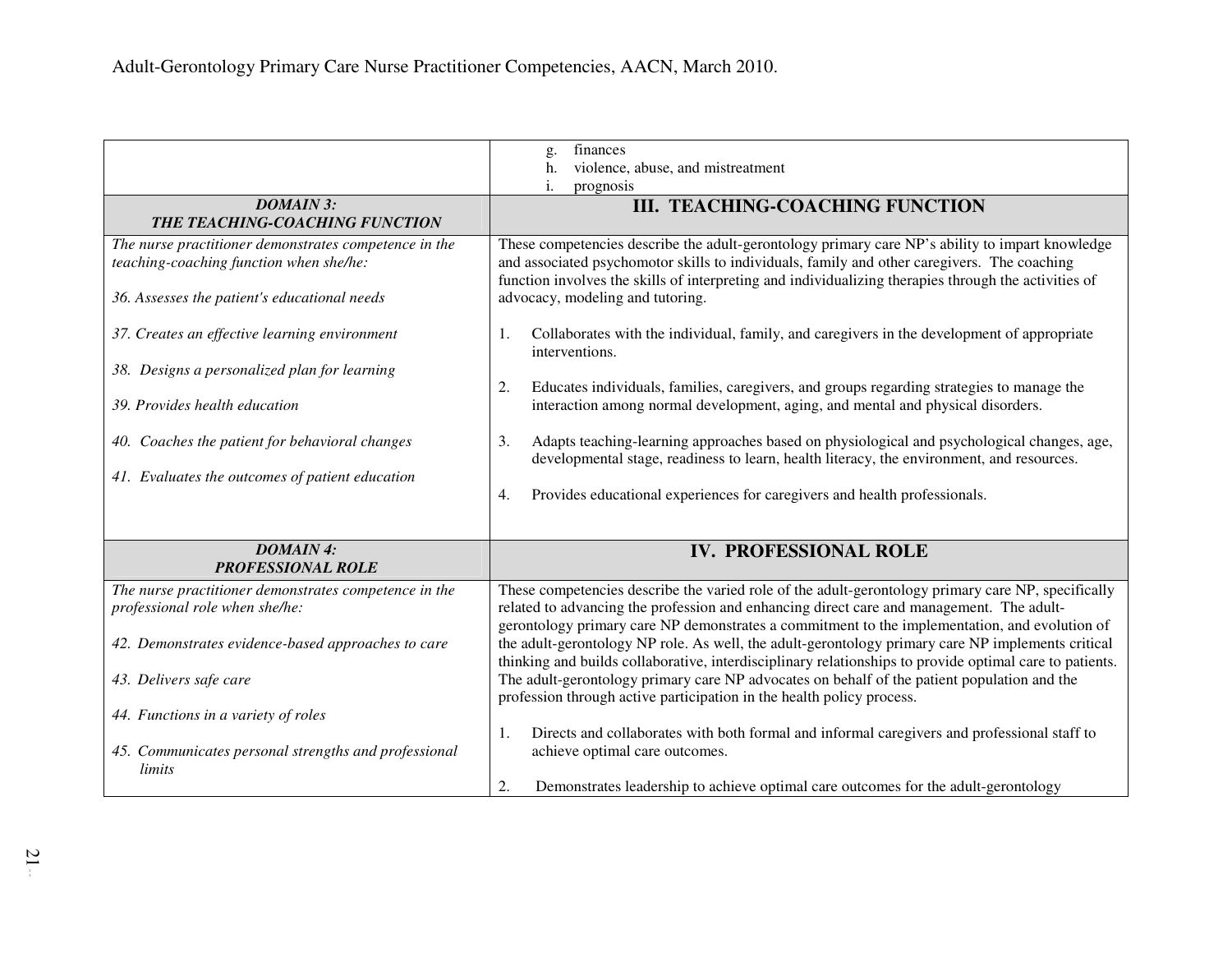| 46. Advocates for the advanced practice role of the nurse                                                                                                                                                                                                                                            | population in practice, policy, and other venues.                                                                                                                                                                                                                                                                                                                                                                                                                                                                                                                                                                                                                                                                |
|------------------------------------------------------------------------------------------------------------------------------------------------------------------------------------------------------------------------------------------------------------------------------------------------------|------------------------------------------------------------------------------------------------------------------------------------------------------------------------------------------------------------------------------------------------------------------------------------------------------------------------------------------------------------------------------------------------------------------------------------------------------------------------------------------------------------------------------------------------------------------------------------------------------------------------------------------------------------------------------------------------------------------|
| 47. Markets the nurse practitioner role                                                                                                                                                                                                                                                              | Coordinates comprehensive care in and across care settings.<br>3.                                                                                                                                                                                                                                                                                                                                                                                                                                                                                                                                                                                                                                                |
| 48. Participates as a member of health care teams<br>49. Collaborates with other health care providers<br>50. Consults with other health care providers<br>51. Advocates for the patient<br>52. Acts ethically<br>53. Incorporates current technology<br>54. Evaluates implications of health policy | Participates in community and professional organizations to:<br>4.<br>Influence health policy<br>a.<br>Promote access to care for the population(s) served<br>b.<br>Advocate on behalf of the population(s) served<br>c.<br>Promote adult-gerontology NP and advanced practice nursing roles.<br>d.<br>Participates in the development and use of professional standards and evidence-based care.<br>5.<br>Contributes to knowledge development for improved care of the adult-gerontology<br>6.<br>population.<br>Describes the current and evolving adult-gerontology NP role to other healthcare providers<br>7.<br>and the public.                                                                           |
| 55. Participates in policy making activities                                                                                                                                                                                                                                                         | Advocates for a safe and healthy practice environment.<br>8.                                                                                                                                                                                                                                                                                                                                                                                                                                                                                                                                                                                                                                                     |
| 56. Provides leadership<br>57. Accepts personal responsibility for professional<br>development                                                                                                                                                                                                       | Engages in self reflection, performance appraisal, and peer-review to:<br>9.<br>Identify lifelong learning needs<br>a.<br>Enhance inter- and intra-professional relationships<br>b.<br>Effect continuous quality improvement<br>c.<br>Enhance professional development<br>d.<br>10. Participates in the design, development, and evaluation of current and evolving healthcare<br>services to optimize care and outcomes for the adult-gerontology population.<br>11. Provides guidance and mentorship to other nursing and other health professionals.<br>12. Provides consultation to health professionals and others.<br>13. Advocates for implementation of the full scope of the adult-gerontology NP role. |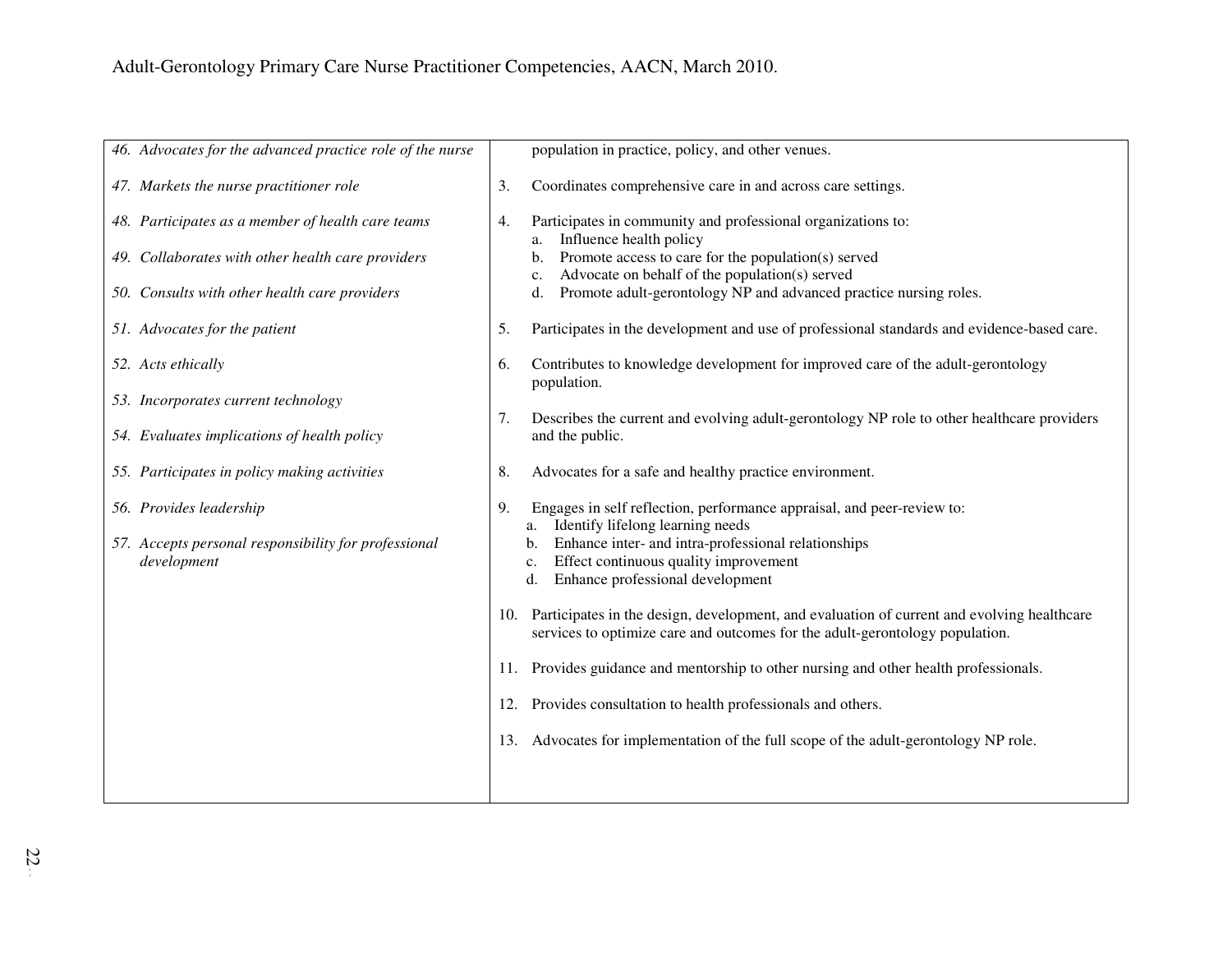| <b>DOMAIN 5:</b><br><b>MANAGING AND NEGOTIATING HEALTH CARE</b><br><b>DELIVERY SYSTEMS</b>                                                                                                                      | V. MANAGING AND NEGOTIATING HEALTH CARE DELIVERY<br><b>SYSTEMS</b>                                                                                                                                                                                                                                                                                                                                                                                      |
|-----------------------------------------------------------------------------------------------------------------------------------------------------------------------------------------------------------------|---------------------------------------------------------------------------------------------------------------------------------------------------------------------------------------------------------------------------------------------------------------------------------------------------------------------------------------------------------------------------------------------------------------------------------------------------------|
| The nurse practitioner demonstrates competence in<br>managing and negotiating health care delivery systems<br>when she/he:<br>58. Incorporates access, cost, efficacy and quality when<br>making care decisions | These competencies describe the adult-gerontology primary care NP's role in handling situations<br>successfully to achieve improved health outcomes for individuals, communities, and systems by<br>overseeing and directing the delivery of clinical services within an integrated system of health care.<br>In addition, the adult-gerontology primary care NP addresses the development and implementation<br>of system policies affecting services. |
| 59. Demonstrates current knowledge of health care<br>system financing as it affects delivery of care                                                                                                            | Assists individuals, their families, and caregivers to navigate transitions and negotiate care<br>1.<br>across healthcare delivery system(s).                                                                                                                                                                                                                                                                                                           |
| 60. Analyzes organizational structure, functions, and<br>resources to affect delivery of care                                                                                                                   | 2.<br>Applies knowledge of regulatory processes and principles of payer systems to the planning<br>and delivery of healthcare services.                                                                                                                                                                                                                                                                                                                 |
| 61. Practices within an authorized scope of practice                                                                                                                                                            | 3.<br>Addresses challenges to optimal care created by competing priorities of patients, payers,<br>providers and suppliers.                                                                                                                                                                                                                                                                                                                             |
| 62. Applies business strategies                                                                                                                                                                                 | Participates in the design, implementation, and evaluation of evidence-based, age-appropriate<br>4.<br>professional standards and guidelines for care.                                                                                                                                                                                                                                                                                                  |
| 63. Evaluates the impact of the health care delivery<br>system on care.                                                                                                                                         | 5.<br>Considers cost, safety, effectiveness, and alternatives when proposing changes in care and<br>practice.                                                                                                                                                                                                                                                                                                                                           |
| 64. Participates in all aspects of community health<br>programs                                                                                                                                                 | 6.<br>Addresses system barriers to care and provides care coordination.                                                                                                                                                                                                                                                                                                                                                                                 |
| 65. Advocates for policies that positively affect health<br>care                                                                                                                                                | Demonstrates knowledge of the services provided by type and level of care across health care<br>7.<br>settings.                                                                                                                                                                                                                                                                                                                                         |
| 66. Negotiates legislative change to influence health care<br>delivery systems                                                                                                                                  | Advises, plans, and leads the development of health promoting programs within the<br>8.<br>community                                                                                                                                                                                                                                                                                                                                                    |
|                                                                                                                                                                                                                 | 9.<br>Advocates for access, quality, and cost-effective care within healthcare agencies and through<br>professional organizations.                                                                                                                                                                                                                                                                                                                      |

<u> 1989 - Johann Stoff, amerikansk politiker (d. 1989)</u>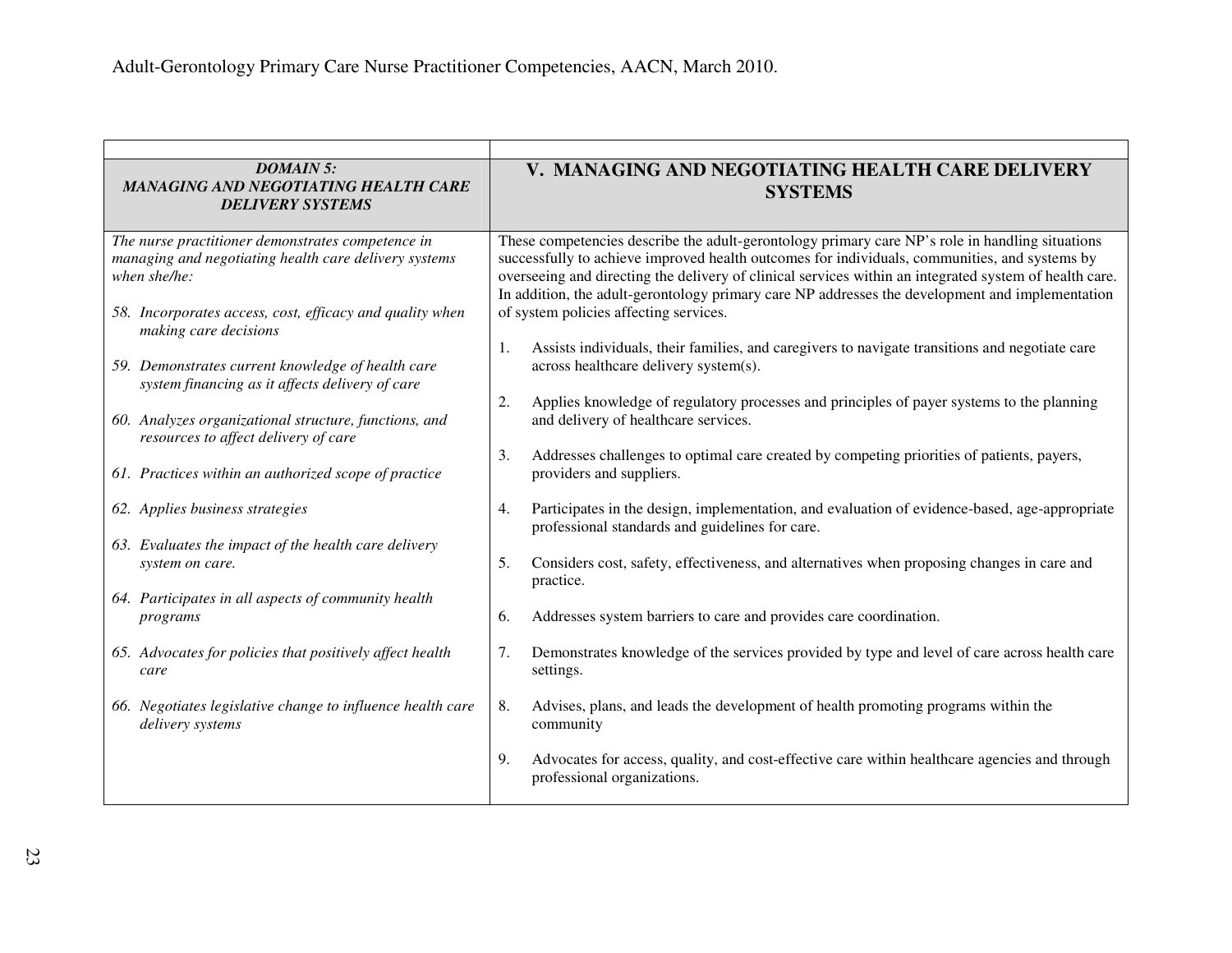|                                                                                                                                                                                                                                                                 | 10. Influences legislation to promote health and improve care delivery models through<br>collaborative and/or individual efforts.                                                                                                                                                                                                                                                                                                                                                                                                                                                                                                                                                                                                                                                                                                                                                                                                                                                                                                                                                                                                                                                                                                                                                                                                                                                                        |
|-----------------------------------------------------------------------------------------------------------------------------------------------------------------------------------------------------------------------------------------------------------------|----------------------------------------------------------------------------------------------------------------------------------------------------------------------------------------------------------------------------------------------------------------------------------------------------------------------------------------------------------------------------------------------------------------------------------------------------------------------------------------------------------------------------------------------------------------------------------------------------------------------------------------------------------------------------------------------------------------------------------------------------------------------------------------------------------------------------------------------------------------------------------------------------------------------------------------------------------------------------------------------------------------------------------------------------------------------------------------------------------------------------------------------------------------------------------------------------------------------------------------------------------------------------------------------------------------------------------------------------------------------------------------------------------|
| <b>DOMAIN 6:</b><br>MONITORING AND ENSURING THE QUALITY OF<br><b>HEALTH CARE PRACTICE</b>                                                                                                                                                                       | VI. MONITORING AND ENSURING THE QUALITY OF HEALTH<br><b>CARE PRACTICE</b>                                                                                                                                                                                                                                                                                                                                                                                                                                                                                                                                                                                                                                                                                                                                                                                                                                                                                                                                                                                                                                                                                                                                                                                                                                                                                                                                |
| The nurse practitioner demonstrates competence in<br>monitoring and ensuring the quality of health care<br>practice when she/he:<br>67. Monitors quality of care.<br>68. Assumes accountability for practice.<br>69. Engages in continuous quality improvement. | These competencies describe the adult-gerontology primary care NP's role in ensuring quality of<br>care through consultation, collaboration, continuing education, certification, and evaluation. The<br>monitoring function of the role is also addressed relative to monitoring one's own practice as well<br>as engaging in interdisciplinary peer and colleague review.<br>Monitors and evaluates one's own practice by:<br>1.<br>Applying evidence-based practice principles in providing quality care.<br>a.<br>Evaluating evidence to address questions arising in practice and improve patient<br>outcomes.<br>Evaluating one's own practice against identified local, regional or national standards.<br>c.<br>Improves practice quality by:<br>2.<br>Using internal agency resources and external resources to ensure quality outcomes<br>a.<br>Engaging in peer review processes<br>b.<br>Improves practice outcomes within systems by:<br>3.<br>Contributing to the knowledge base of the discipline and healthcare community<br>a.<br>Contributing to health literacy of the public<br>b.<br>Using technology and quality improvement methods to enhance safety and monitor<br>c.<br>health outcomes<br>Developing strategies to reduce the impact of ageism and sexism on healthcare policies<br>d.<br>and systems.<br>Advocating for access to quality, cost-effective health care.<br>e. |
| <b>DOMAIN 7:</b><br><b>CULTURALLY-SENSITIVE CARE</b>                                                                                                                                                                                                            | VII. CULTURAL AND SPIRITUAL COMPETENCE                                                                                                                                                                                                                                                                                                                                                                                                                                                                                                                                                                                                                                                                                                                                                                                                                                                                                                                                                                                                                                                                                                                                                                                                                                                                                                                                                                   |
| The nurse practitioner demonstrates competence in                                                                                                                                                                                                               | These competencies describe the adult-gerontology primary care NP's role in providing culturally                                                                                                                                                                                                                                                                                                                                                                                                                                                                                                                                                                                                                                                                                                                                                                                                                                                                                                                                                                                                                                                                                                                                                                                                                                                                                                         |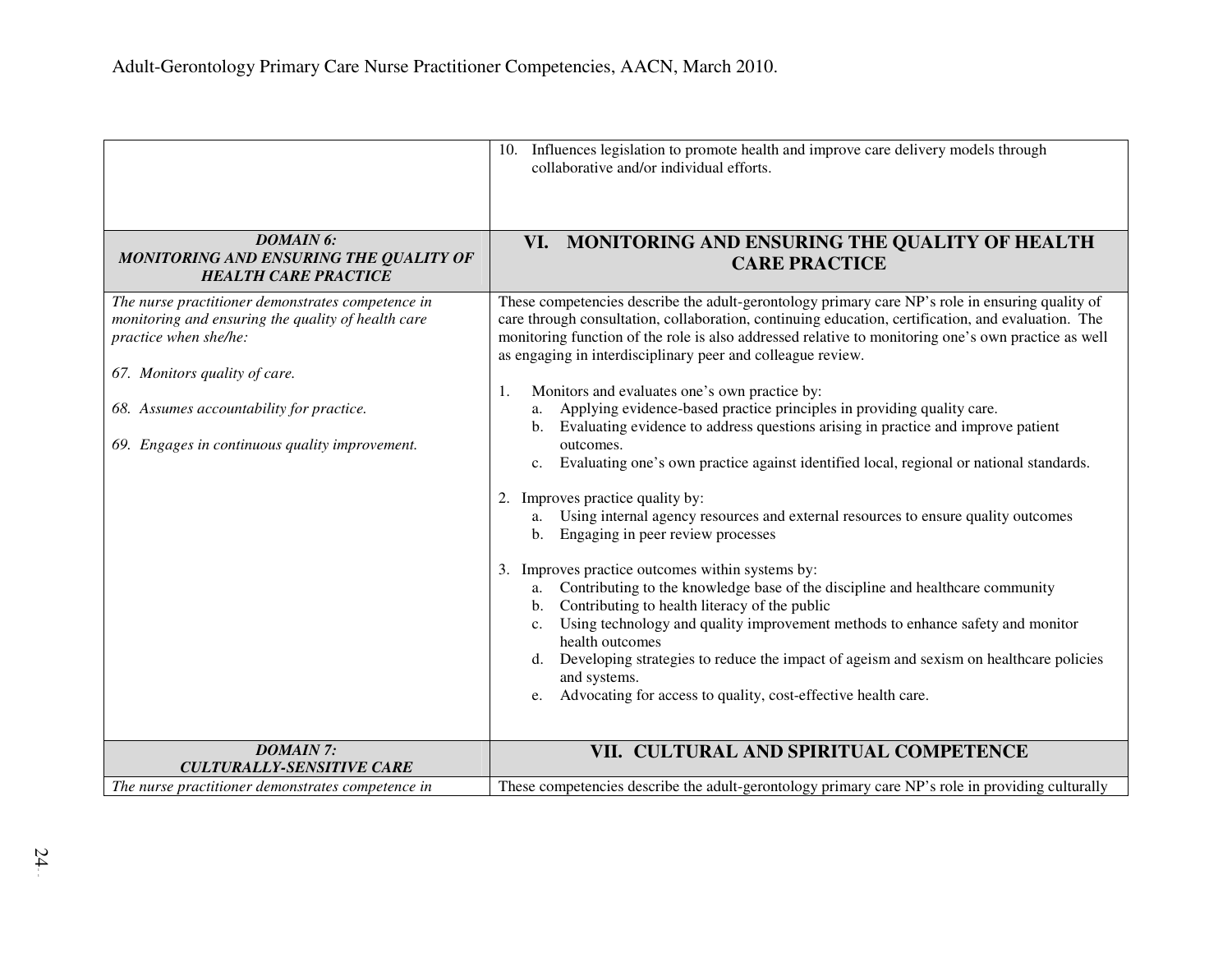| culturally-sensitive care when she/he:                                                                  | and spiritually appropriate care, delivering patient care with respect to individual cultural and<br>spiritual beliefs, and making healthcare resources available to individuals from diverse |
|---------------------------------------------------------------------------------------------------------|-----------------------------------------------------------------------------------------------------------------------------------------------------------------------------------------------|
| 70. Prevents personal biases from interfering with the<br>delivery of quality care                      | backgrounds.                                                                                                                                                                                  |
| 71. Provides culturally sensitive care                                                                  | Addresses the influence of culture, ethnicity, and spirituality on the mental and physical<br>health of the individual and family in varied healthcare settings.                              |
| 72. Assists patients of diverse cultures to access quality<br>care                                      | Recognizes one's own personal biases related to aging, development, and independence and<br>2.<br>prevents them from interfering with delivery of quality care.                               |
| 73. Incorporates cultural preferences, values, health<br>beliefs and behaviors into the management plan | Addresses cultural, spiritual, and ethnic influences that potentially create conflict among<br>3.<br>individuals, families, staff and caregivers.                                             |
| 74. Assists patients and families to meet their spiritual<br>needs                                      | Educates professional and lay caregivers to provide culturally and spiritually sensitive,<br>4.<br>appropriate care.                                                                          |
| 75. Incorporates patient's spiritual beliefs in care                                                    |                                                                                                                                                                                               |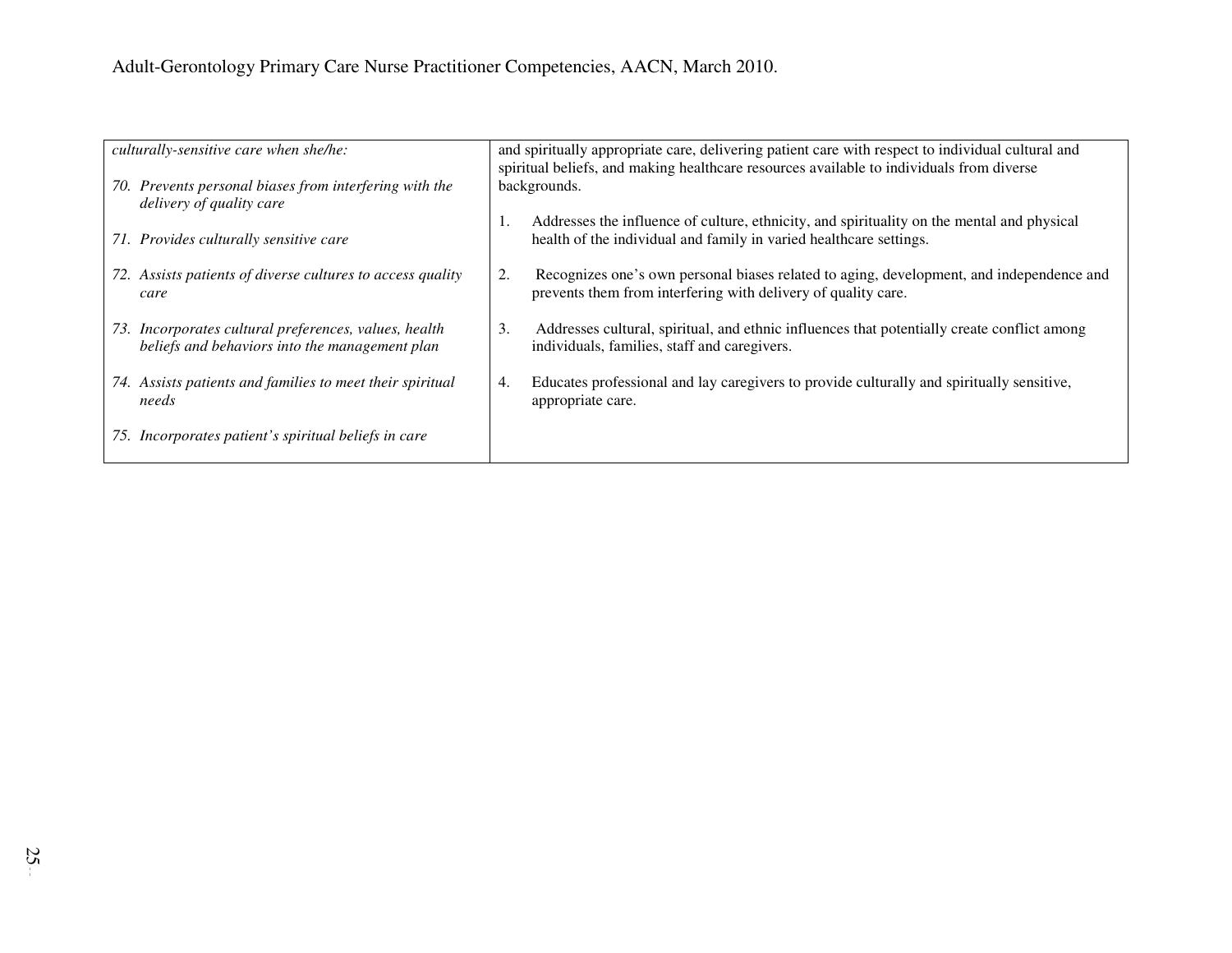## **APPENDIX A: BACKGROUND DOCUMENTS REVIEWED BY EXPERT PANEL**

American Association of Colleges of Nursing. (1996). The Essentials of Master's Education for Advanced Practice Nursing. Washington, DC: Author.

American Association of Colleges of Nursing. (2004). Nurse Practitioner and Clinical Nurse Specialist Competencies for Older Adult Care. Washington, DC: Author. Can be accessed at http://www.aacn.nche.edu/Education/pdf/APNCompetencies.pdf.

American Association of Colleges of Nursing. (2006). The Essentials of Doctoral Education for Advanced Nursing Practice. Washington, DC: Author. Can be accessed at http://www.aacn.nche.edu/DNP/pdf/Essentials.pdf.

American Association of Critical-Care Nurses. (2006). Scope and Standards of Practice for the Acute Care Nurse Practitioner. Aliso Viejo, CA: Author. Can be accessed at http://www.aacn.org/WD/Practice/Docs/128102- ACNP\_Scope\_and\_Standards.pdf.

American Nurses Association. (2004). Scope & Standards of Practice. Washington, DC: Author.

American Nurses Credentialing Center. (2003). Nurse Practitioner Role Delineation Study. Silver Spring, MD: Author.

APRN Consensus Work Group & the National Council of State Boards of Nursing APRN Advisory Committee. (2008). Consensus Model for APRN Regulation: Licensure, Accreditation, Certification, and Education. Can be accessed at http://www.aacn.nche.edu/education/pdf/APRNReport.pdf.

Hartford Geropsychiatric Nursing Collaborative. (2008) DRAFT Recommended Geropsychiatric Competency Enhancements for Geriatric Nurse Practitioners.

Hartford Geropsychiatric Nursing Collaborative. (2008). DRAFT Recommended Geropsychiatric Competency Enhancements for Nurse Practitioners Who Provide Care to Older Adults but are not Geriatric Specialists.

Institute of Medicine of the National Academies. (2008). Retooling for an Aging America: Building the Health Care Workforce. Washington, DC: The National Academies Press.

National Organization of Nurse Practitioner Faculties. (2006). Domains and Core Competencies of Nurse Practitioner Practice. Washington, DC: Author. Can be accessed at

http://www.nonpf.com/associations/10789/files/DNP%20NP%20competenciesApril2 006.pdf.